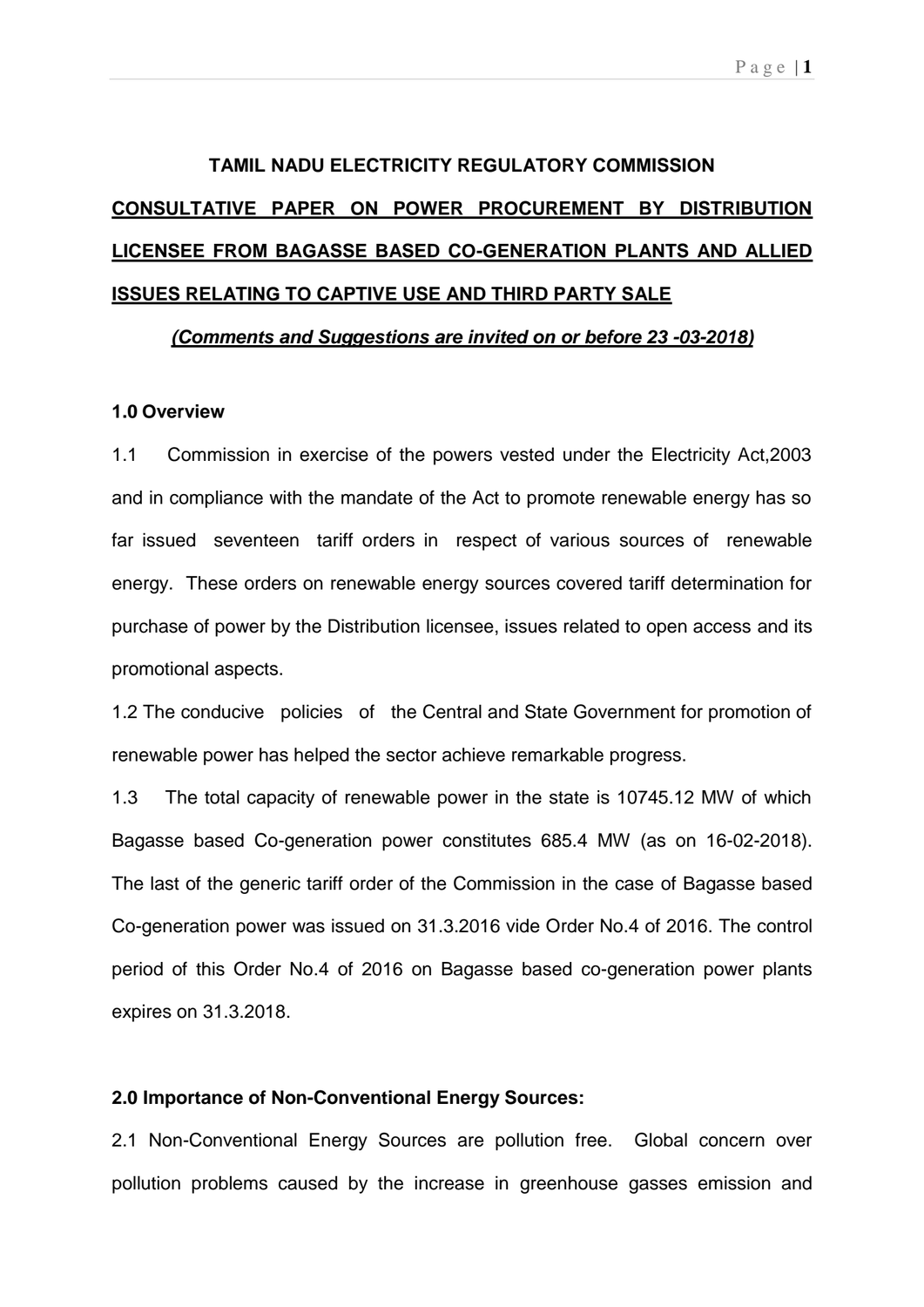consequent climate changes have resulted in paradigm shift in the approach towards development of energy sector in all the countries. The need for adoption of clean technology, improving end use efficiency and diversifying energy bases, etc. have all been seriously considered by the Government of India since Sixth Five Year Plan. Renewable energy sources such as wind, solar, mini hydro power project , biomass and bagasse based co-generation are abundant and they not only augment the energy generation, but also contribute to improvement in the environment, drought control, energy conservation, employment generation, upgradation of health and hygiene, social welfare, security of drinking water increased agricultural yield and production of bio-fertilizers. The phase of development has been accelerated through fiscal and tax incentives.

2.2 Electricity Act 2003, National Electricity Policy, Tariff Policy have all addressed the necessity for promotion of the co-generation and generation of electricity from renewable sources of energy.

### **3.0 Commission's Regulation on New and Renewable Energy Sources**

3.1 The Commission notified the "Power Procurement from New and Renewable Sources of Energy Regulations 2008" on 08-02-2008 in accordance with the powers vested under Section 61 of the Electricity Act 2003 (Central Act 36 of 2003) which stipulates that the State Electricity Regulatory Commissions shall specify the terms and conditions for the determination of tariff.

3.2 Regulation 4 (2) of the Power Procurement from New and Renewable Sources of Energy Regulation, 2008, specifies as follows:

 $f(2)$  While deciding the tariff for power purchase by distribution licensee from new and renewable sources based generators, the Commission shall, as far as possible, be guided by the principles and methodologies specified by:

(a) Central Electricity Regulatory Commission

(b) National Electricity Policy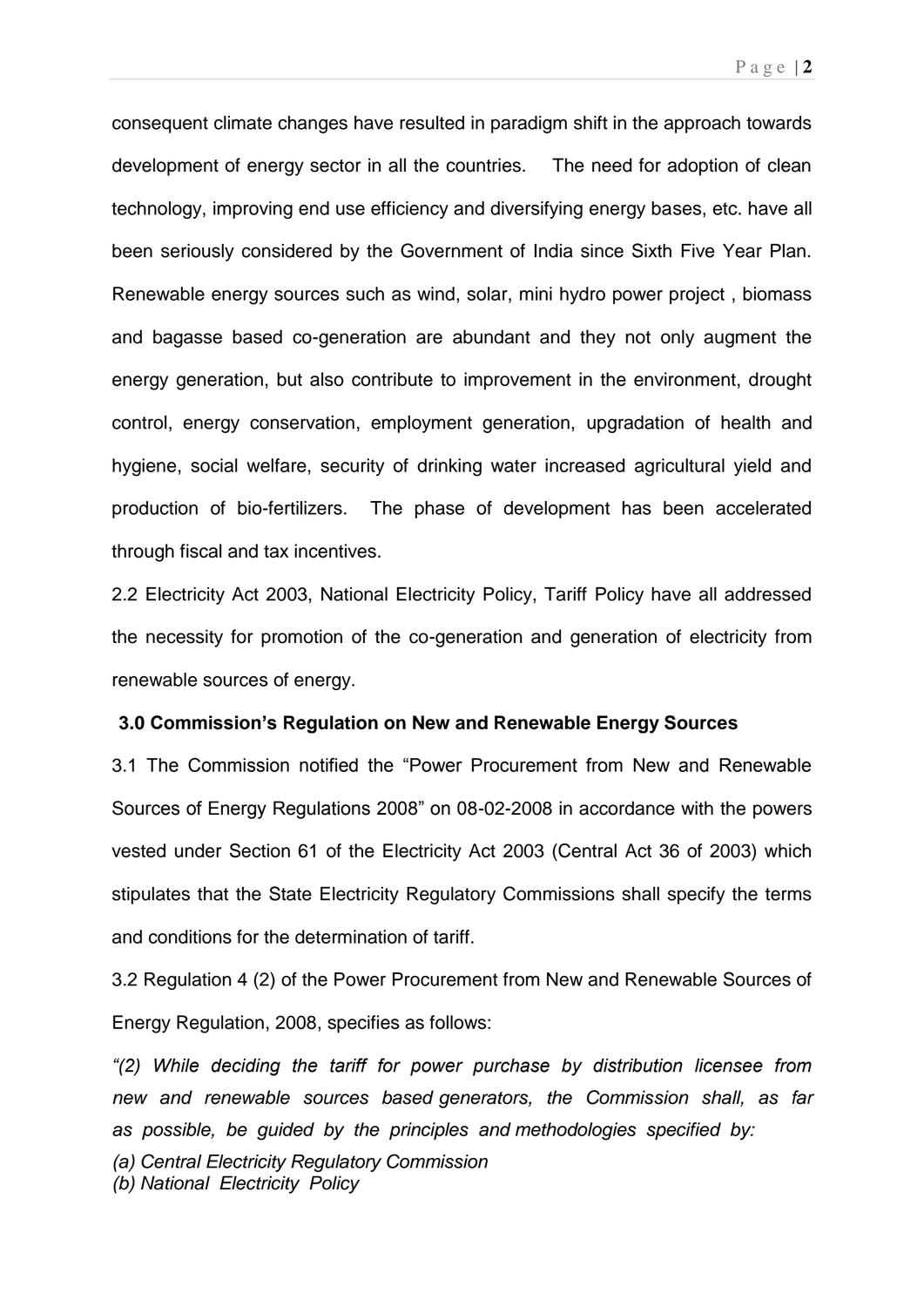(c) Tariff Policy issued by the Government of India

(d) Rural Electrification Policy

(e) Forum of Regulators (FOR)

(f) Central and State Governments

(3) The Commission shall, by a general or specific order, determine the tariff for the purchase of power from each kind of new and renewable sources *based generators by the distribution licensee. ...* 

Provided where the tariff has been determined by following transparent process of bidding in accordance with the guidelines issued by the Central Government, as provided under section 63 of the Act, the Commission shall adopt such tariff."

(4) While determining the tariff, the Commission may, to the extent possible consider to 'permit an allowance / disincentive based on technology, fuel, market risk, environmental benefits and social impact etc., of each type of new and renewable source.

(5) While determining the tariff, the Commission shall adopt appropriate financial and operational parameters.

(6) While determining the tariff, the Commission may adopt appropriate tariff *methodology.* "

3.3 Regulation 4 of the Power Procurement from New and Renewable Sources of

Energy Regulation, 2008 issued by the Commission specifies as follows on

determination of tariff and pricing methodology:

*Ð60"Fgvgtokpcvkqp"""*of tariff

(a) initiating the process of fixing the tariff either suo motu or on an application filed by the distribution licensee or by the generator.

(b) inviting public response on the suo motu proceedings or on the application filed by the distribution licensee or by the generator.

(c) (omitted)

(d) issuing general / specific tariff order for purchase of power from new and renewable sources based generators.

<sup>(1)</sup> The Commission shall follow the process mentioned below for the determination of tariff for the power from new and renewable sources based generators, namely:.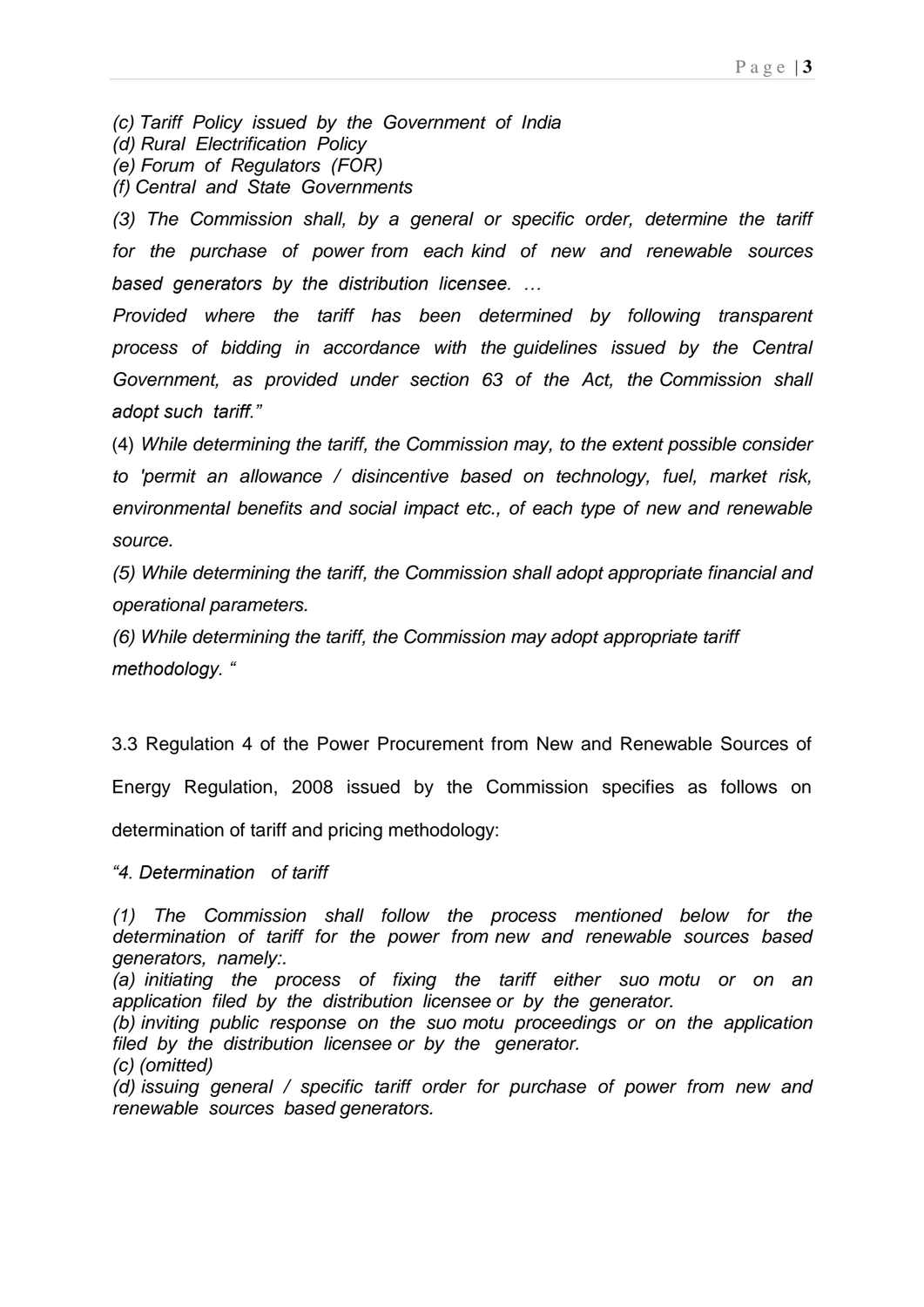(2) While deciding the tariff for power purchase by distribution licensee from new and renewable sources based generators, the Commission shall, as far as possible, be guided by the principles and methodologies specified by:

- (a) Central Electricity Regulatory Commission
- (b) National Electricity Policy
- (c) Tariff Policy issued by the Government of India
- (d) Rural Electrification Policy
- (e) Forum of Regulators (FOR)
- (f) Central and State Governments

(3) The Commission shall, by a general or specific order, determine the tariff for the purchase of power from each kind of new and renewable sources *based generators by the distribution licensee. ...* 

Provided where the tariff has been determined by following transparent process of bidding in accordance with the guidelines issued by the Central Government, as provided under section 63 of the Act, the Commission shall adopt such tariff."

3.4 The provisions in Commission's Power Procurement Requlations on Control

period is as follows:

*Ð8*. Agreement and Control period

The tariff as determined by the Commission by a general or specific order for the purchase of power from each type of renewable source by the distribution licensee as referred to in clause 4(3) shall remain in force for such period as specified by the Commission in such tariff orders. The control period may ordinarily be two years. When the Commission revisits the tariff , the revision shall be applicable only to the generator of new and renewable energy sources commissioned after the date of such revised order."

### 4. Commission's order on NCES based generation and allied issues.

4.1 The Commission issued Order No.3 dated 15-05-2006 on "Power purchase and allied issues in respect of Non-Conventional Energy Sources based Generating Plants and Non-Conventional Energy Sources based Co-generation Plants". The said Order stipulated tariff rates for power procurement by the Distribution Licensee from Wind Energy Generators (WEGs), Biomass based generators and Bagasse based generators. This was the first Order issued by the Commission on NCES based power plants.

4.2 The Commission issued Order No.3 of 2009 dated 06-05-2009 on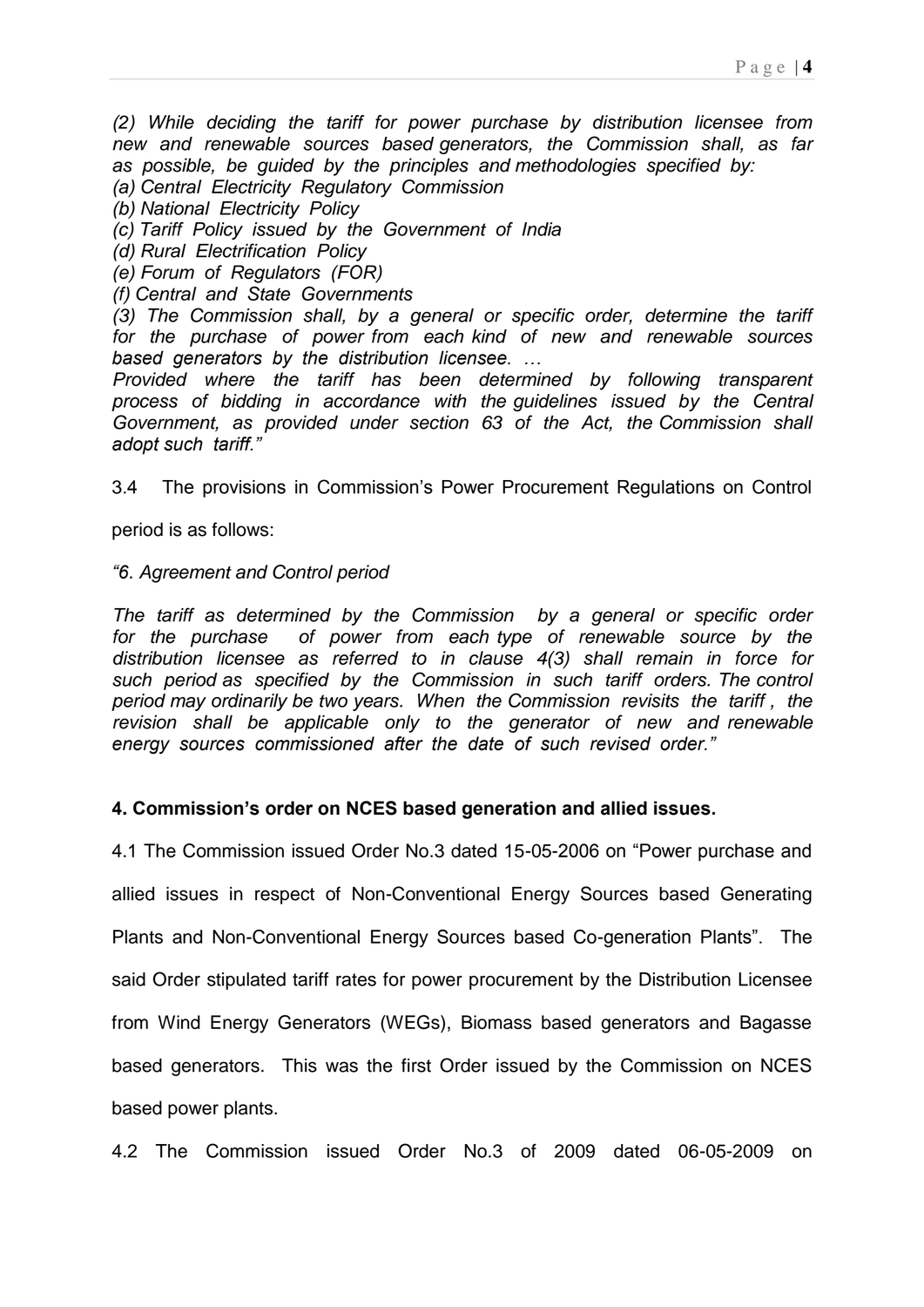P a g e | **5** 

**"Comprehensive Tariff Order for Bagasse based Co-generation Plants". This** Order covered tariff rates for power procurement by the Distribution Licensee from Bagasse based co-generators. In the said Order, the Commission fixed the validity of the Order upto 31-03-2011. By Tariff Order No.3 of 2011, the said Order was extended upto 31-12-2011 and it was further extended upto 30-06-2012 by Tariff Order No.6 of 2011 dated 21-12-2011. This Order was again extended upto 31-07- 2012 in Tariff Order No. 4 of 2012 dated 30-06-2012.

4.3 The Commission issued Order No.7 of 2012 dated 31-07-2012 on **"Comprehensive Tariff Order for Bagasse based Co-generation plants". This** Order covered tariff rates for power procurement by the Distribution Licensee from Bagasse based co-generators. In the said Order, the Commission fixed the validity of the Order upto 31-07-2014. Commission in Order No. 4 of 2014, dated 28-07- 2014 has extended the validity of the Order till the issue of next order.

4.4 The Commission issued Order No. 4 of 2016, dated 31-03-2016 on **Comprehensive Tariff Order for Bagasse based Co-generation plants". This** Order covered tariff rates for power procurement by the Distribution Licensee from Bagasse based co-generators.

#### **5. Floating of Consultative paper:**

5.1 As the control period of 2 years will expire on 31-03-2018, the Commission is issuing this concept paper to seek the views / suggestions from the stakeholders for the tariff for the next control period.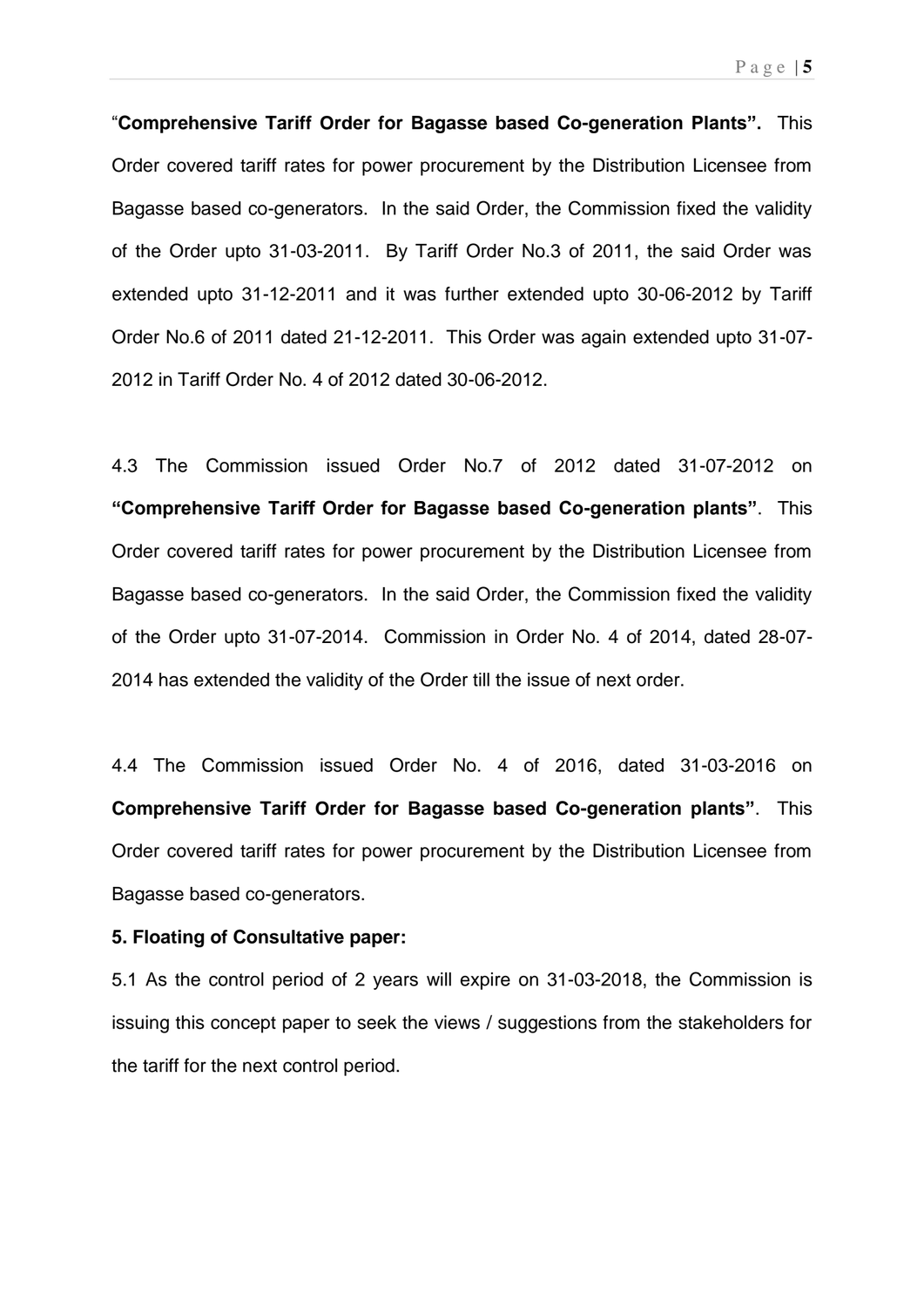### **6. Legal Provisions:**

### **6.1 Related Provisions of the Electricity Act, 2003:**

### **6.1.1. Relevant Provisions of Electricity Act, 2003 are reproduced below:**

*<sup>"</sup>Section 3(1): The Central Government shall, from time to time, prepare the* National Electricity Policy and tariff policy, in consultation with the State Governments and the Authority for development of the power system based on optimal utilization of resources such as coal, natural gas, nuclear substances or materials, hydro and renewable sources of energy.

**Section 61 –** *<sup><i>The Appropriate Commission shall, subject to the provisions of*</sup> this Act, specify the terms and conditions for the determination of tariff and in doing so, shall be guided by the following namely:-

*ÈÈÈÈÈÈÈÈÈÈÈÈÈÈÈÈÈÈÈÈÈÈÈÈÈÈÈÈ*

The promotion of co-generation and generation of electricity from renewable sources of energy;

(a) The National Electricity Policy and tariff policy:"

Section 62(1): The Appropriate Commission shall, subject to the provisions of this Act for –

(a) Supply of electricity by a generating company to a distribution licensee:

Section 62(2): The Appropriate Commission may require a licensee or a generating company to furnish separate details, as may be specified in respect of generation, transmission and distribution for determination of tariff. Section 62(5): The Commission may require a licensee or a generating company to comply with such procedure as may be specified for calculating the expected revenues from the tariff and charges which he or it is permitted to recover.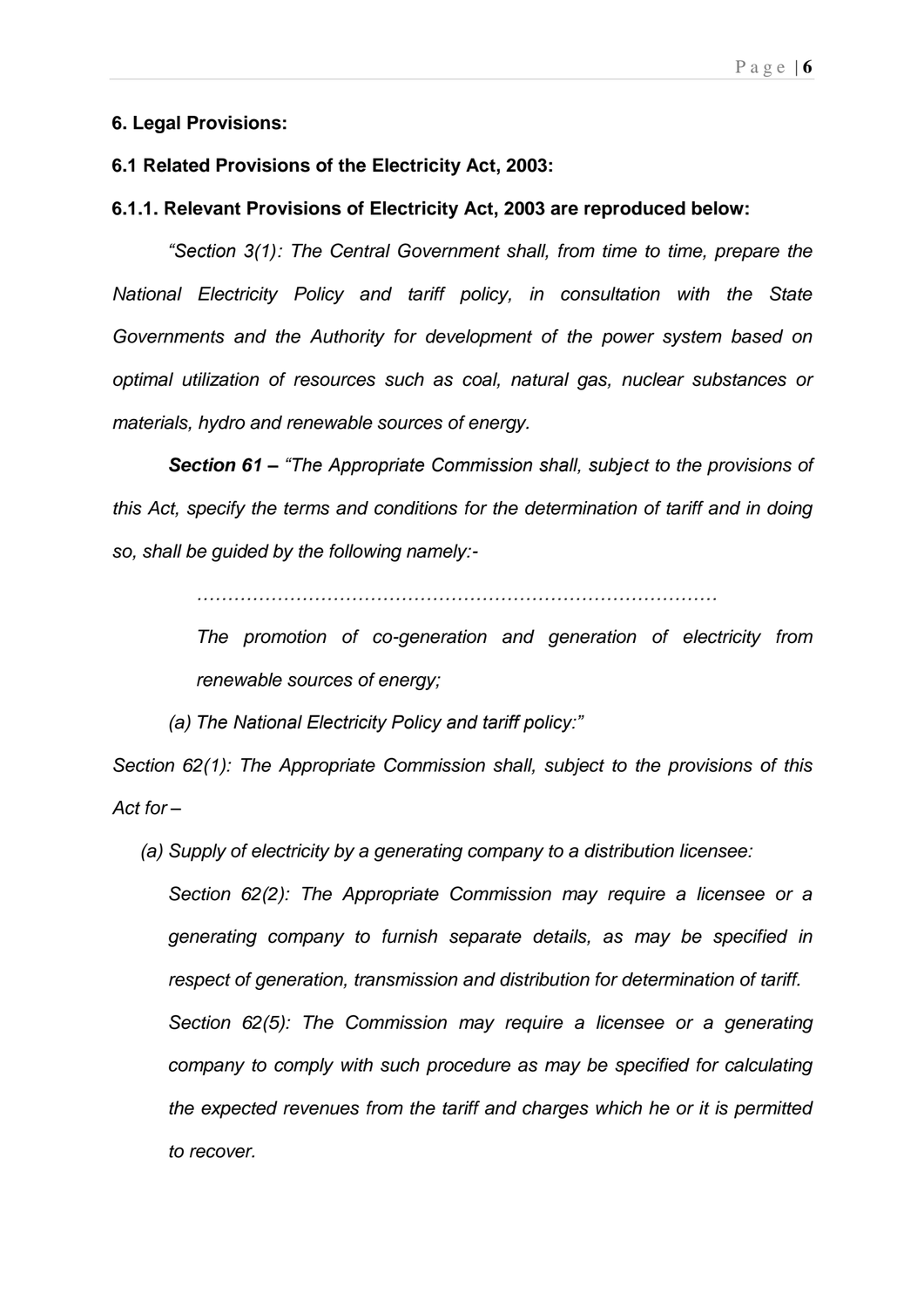Section 63: Notwithstanding anything contained in section 62, the Appropriate Commission shall adopt the tariff if such tariff has been determined through transparent process of bidding in accordance with the guidelines issued by the Central Government.

Section 86(1)(e): "Promote cogeneration and generation of electricity from renewable sources of energy by providing suitable measures for connectivity with the grid and sale of electricity to any person, and also specify, for purchase of electricity from such sources, a percentage of the total consumption of electricity in the area of a distribution licensee;"

### **6.2 Related Provisions of the National Electricity Policy:**

6.2.1 The guidelines stipulated in the National Electricity Policy on NCES, which are relevant, are reproduced below:

*Ð\*3+* **Clause 5.2.20:** Feasible potential of non-conventional energy resources, mainly small hydro, wind and biomass would also need to be exploited fully to create additional power generation capacity. With a view to increase the overall share of non-conventional energy sources in the electricity mix, efforts will be made to encourage private sector participation through suitable promotional measures.

**(2) Clause 5.12.1:** Non-conventional sources of energy being the most environment friendly, there is an urgent need to promote generation of electricity based on such sources of energy. For this purpose, efforts need to be made to reduce the capital cost of projects based on non-conventional and renewable sources of energy. Cost of energy can also be reduced by promoting competition within such projects. At the same time, adequate promotional measures would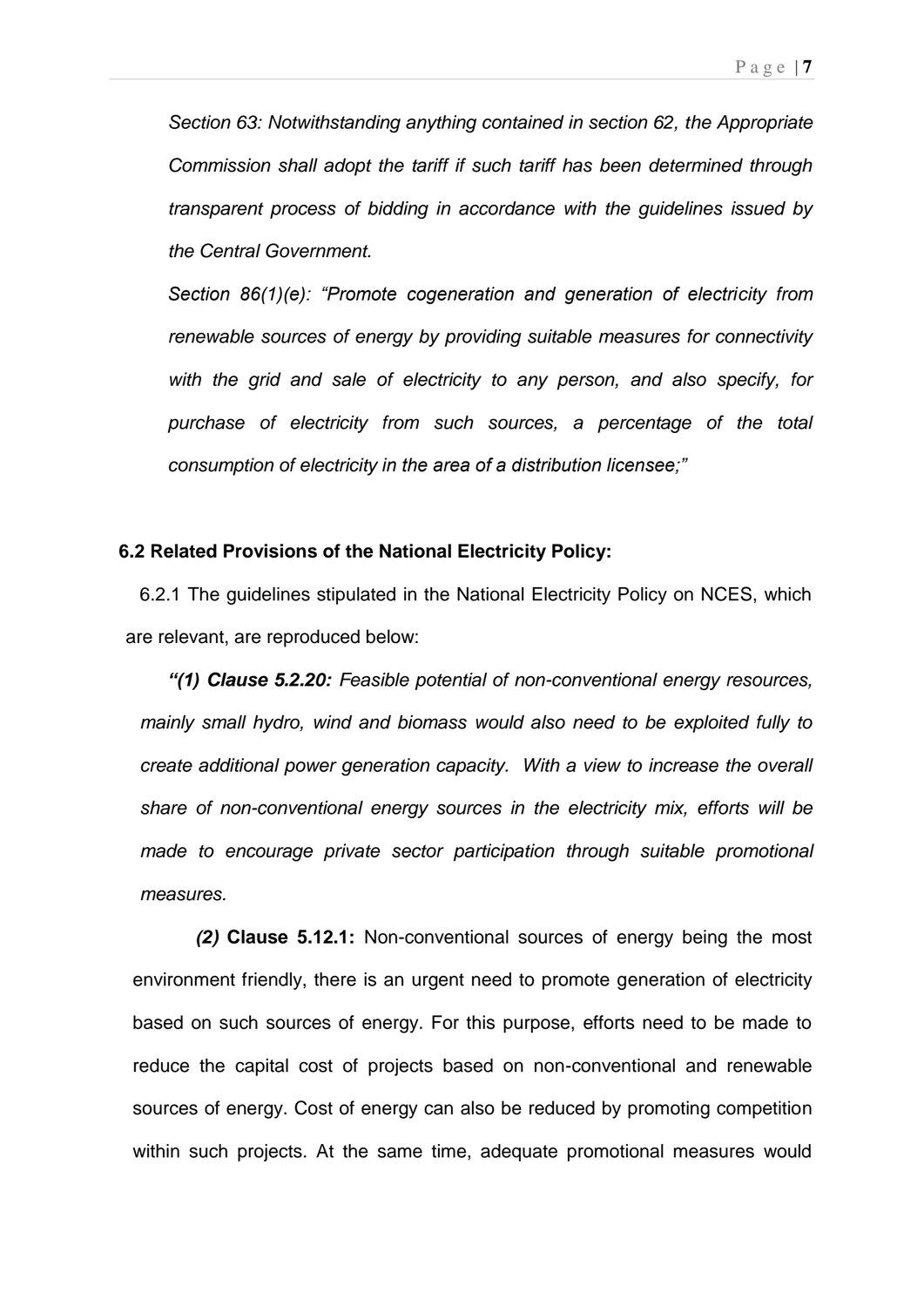also have to be taken for development of technologies and a sustained growth of these sources.

**(3) Clause 5.12.2:** The Electricity Act 2003 provides that co-generation and generation of electricity from non-conventional sources would be promoted by the SERCs by providing suitable measures for connectivity with grid and sale of electricity to any person and also by specifying, for purchase of electricity from such sources, a percentage of the total consumption of electricity in the area of a distribution licensee. Such percentage for purchase of power from nonconventional sources should be made applicable for the tariffs to be determined by the SERCs at the earliest. Progressively the share of electricity from nonconventional sources would need to be increased as prescribed by State Electricity Regulatory Commissions. Such purchase by distribution companies shall be through competitive bidding process. Considering the fact that it will take some time before non-conventional technologies compete, in terms of cost, with conventional sources, the Commission may determine an appropriate differential in prices to promote these technologies. "

### **6.3 Related Provisions in the Tariff Policy**

6.3.1. The Commission is also guided by the following specific provisions of the Tariff Policy of Government of India (Ministry of Power) relating to NCES:

<sup>"</sup> (1) Clause 5(11) (i): Tariff fixation for all electricity projects (generation, transmission and distribution) that result in lower Green House Gas (GHG) emissions than the relevant base line should take into account the benefits obtained from the Clean Development Mechanism (CDM) into consideration, in a manner so as to provide adequate incentive to the project developers.

**(2) Clause 6.0:** Accelerated growth of the generation capacity sector is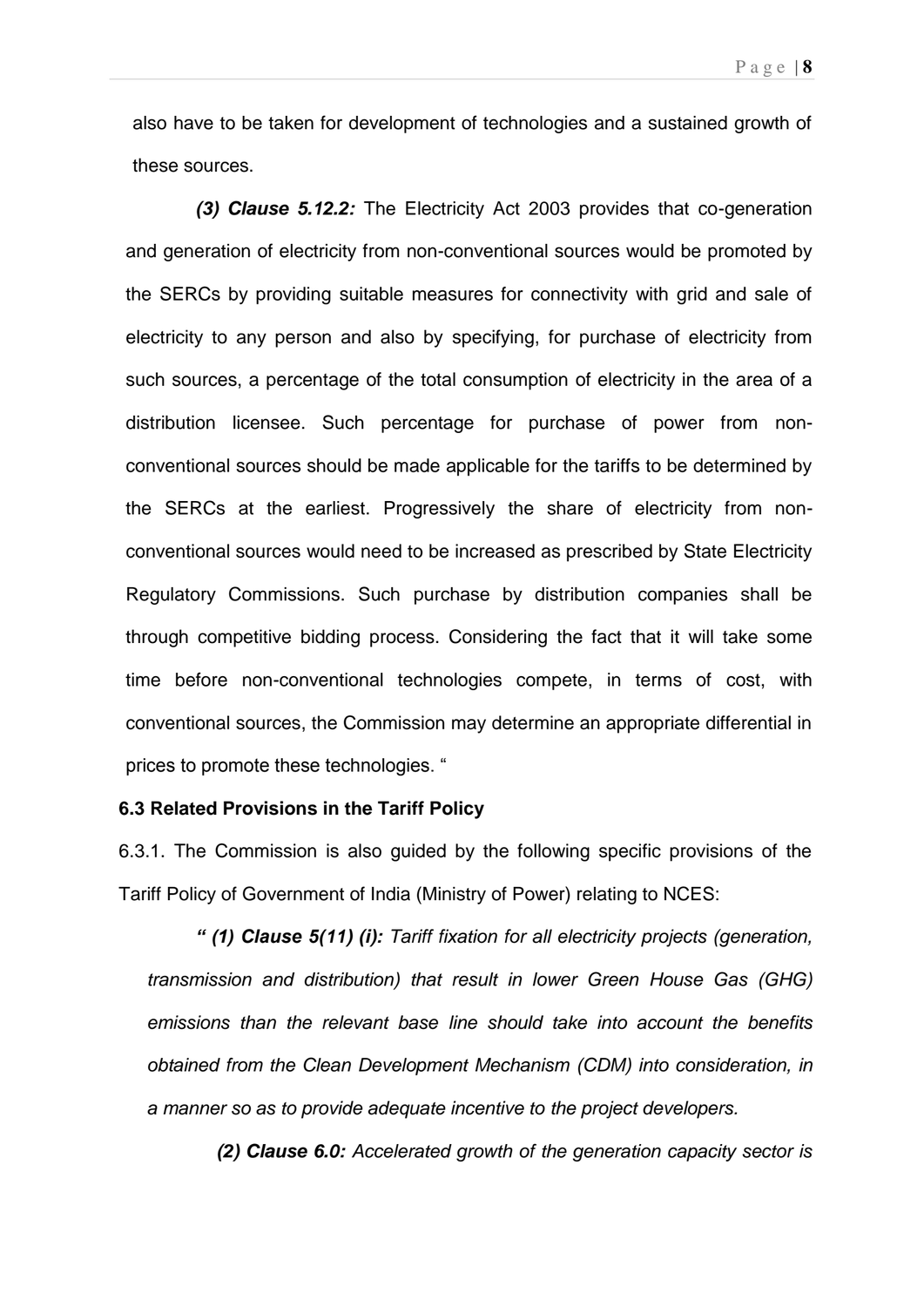essential to meet the estimated growth in demand. Adequacy of generation is also essential for efficient functioning of power markets. At the same time, it is to be ensured that new capacity addition should deliver electricity at most efficient rates to protect the interests of consumers. This policy stipulates the following for meeting these objectives.

 **(3) Clause 6.4(1):** Pursuant to provisions of section 86(1)(e) of the Act, the appropriate Commission shall fix a minimum percentage of the total consumption of electricity in the area of a distribution licensee for purchase of energy from renewable energy sources, taking into account availability of such resources and its impact on retail tariffs. Cost of purchase of renewable energy shall be taken into account while determining tariff by SERCs. Long term growth trajectory of Renewable Purchase Obligations (RPOs) will be prescribed by the Ministry of Power in consultation with MNRE.

**(4) Clause 6.4(2):** States shall endeavor to procure power from renewable energy sources through competitive bidding to keep the tariff low, except from the waste to energy plants. Procurement of power by Distribution Licensee sfrom renewable energy sources from projects above the notified capacity, shall be done through competitive bidding process, from the date to be notified by the Central Government.

However, till such notification, any such procurement of power from renewable energy sources projects, may be done under Section 62 of the Electricity Act, 2003. While determining the tariff from such sources, the Appropriate Commission shall take into account the solar radiation and wind intensity which may differ from area to area to ensure that the benefits are passed on to the consumers.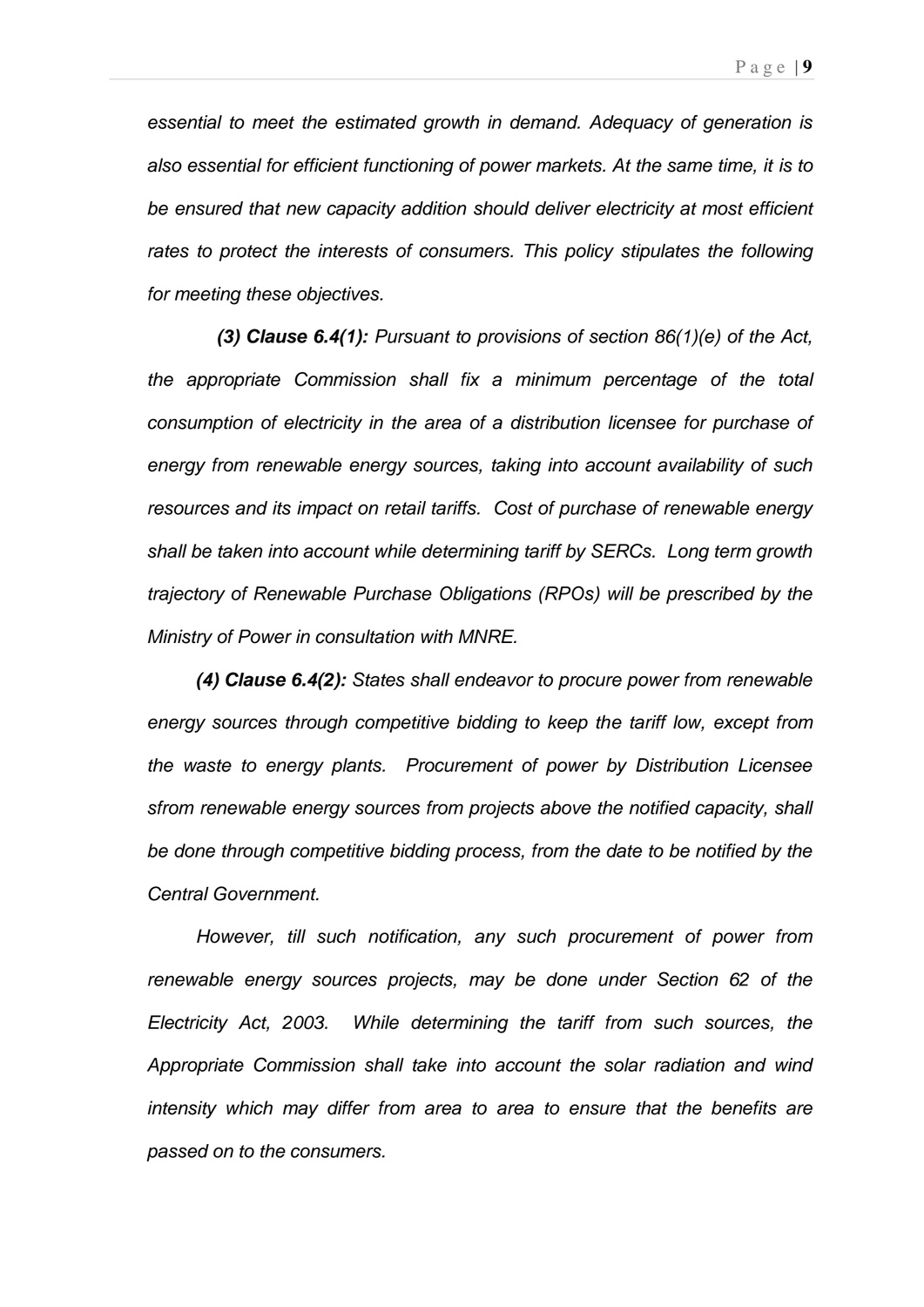#### P a g e | **10**

#### **7.0 Applicability of the proposed Order:**

7.1. The Order shall come into force on expiry of the control period of order no. 4 of 2016, dated 31-03-2016. The tariff proposed to be fixed shall be applicable to all Bagasse based Co-generation Plants commissioned during the control period of the Order. The tariff is applicable for purchase of bagasse based co-gen power by Distribution Licensee from Bagasse based Co-generators conforming to this Order. The open access charges and other terms and conditions specified in this Order shall be applicable to all the Bagasse based co-generators, irrespective of their date of commissioning.

### **8.0 Tariff Methodology**

### **8.1. Cost-Plus Tariff Determination**

8.1.1 Cost-plus tariff determination is a more practicable method but it discourages competition and efficiency. However, to encourage the setting up of new co-gen plants and till the competitive bidding is introduced, Cost plus Tariff method is followed. As it can be easily designed to provide adequate return to the investor as assured return will lead to larger investment in renewable power. Accordingly, the Commission proposes the Cost plus Tariff approach in this Order.

### **8.2 Single Part vs. Two Part Tariff**

8.2.1 In the Commission's Order No. 4 of 2016, dated 31-03-2016, Commission adopted the "Cost plus two part tariff". Generally, the two part tariff is adopted when the fuel cost varies from time to time and the fuel cost is considered as pass through. The variable component of tariff would take care of such price escalation and in order to accommodate the fuel cost escalations appropriately two part tariff is proposed to be adopted in this Order also.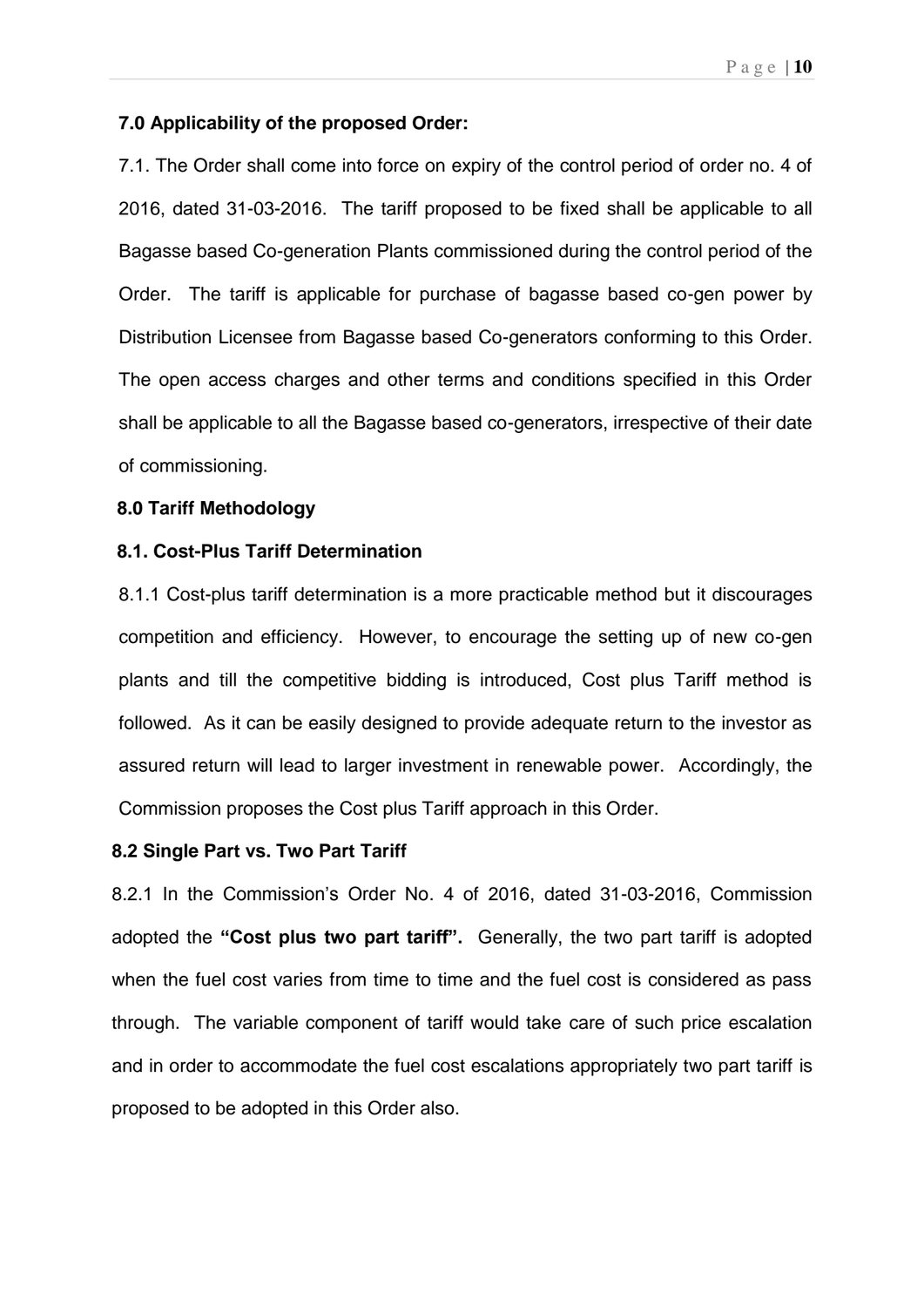### **9.0 Tariff Components:**

9.1 The Power Procurement from New and Renewable Sources of Energy Regulation, 2008 specifies that while determining the tariff, the Commission shall adopt appropriate financial and operational parameters for the tariff determined in a cost-plus scenario. The Commission has carried out a detailed analysis of the existing policies/procedures and commercial mechanisms in respect of Bagasse based co-generation.

9.2 The following important factors have been considered to arrive at the tariff and other related issues for Bagasse based co-generation.

- 1. Capital cost per MW
- 2. Plant Load Factor (PLF)
- 3. Debt  $-$  Equity ratio
- 4. Term of Loan and Interest
- 5. Return on Equity(RoE)
- 6. Life of plant and machinery
- 7. Depreciation
- 8. Operation & Maintenance (O & M) Expenses
- 9. Interest and Components of working capital
- 10. Station Heat rate
- 11. Gross calorific value(GCV) of the fuel
- 12. Specific fuel consumption(SFC)
- 13. Fuel cost
- 14. Auxiliary consumption

The issue-wise proposal of the Commission and orders of other Commissions' are discussed below: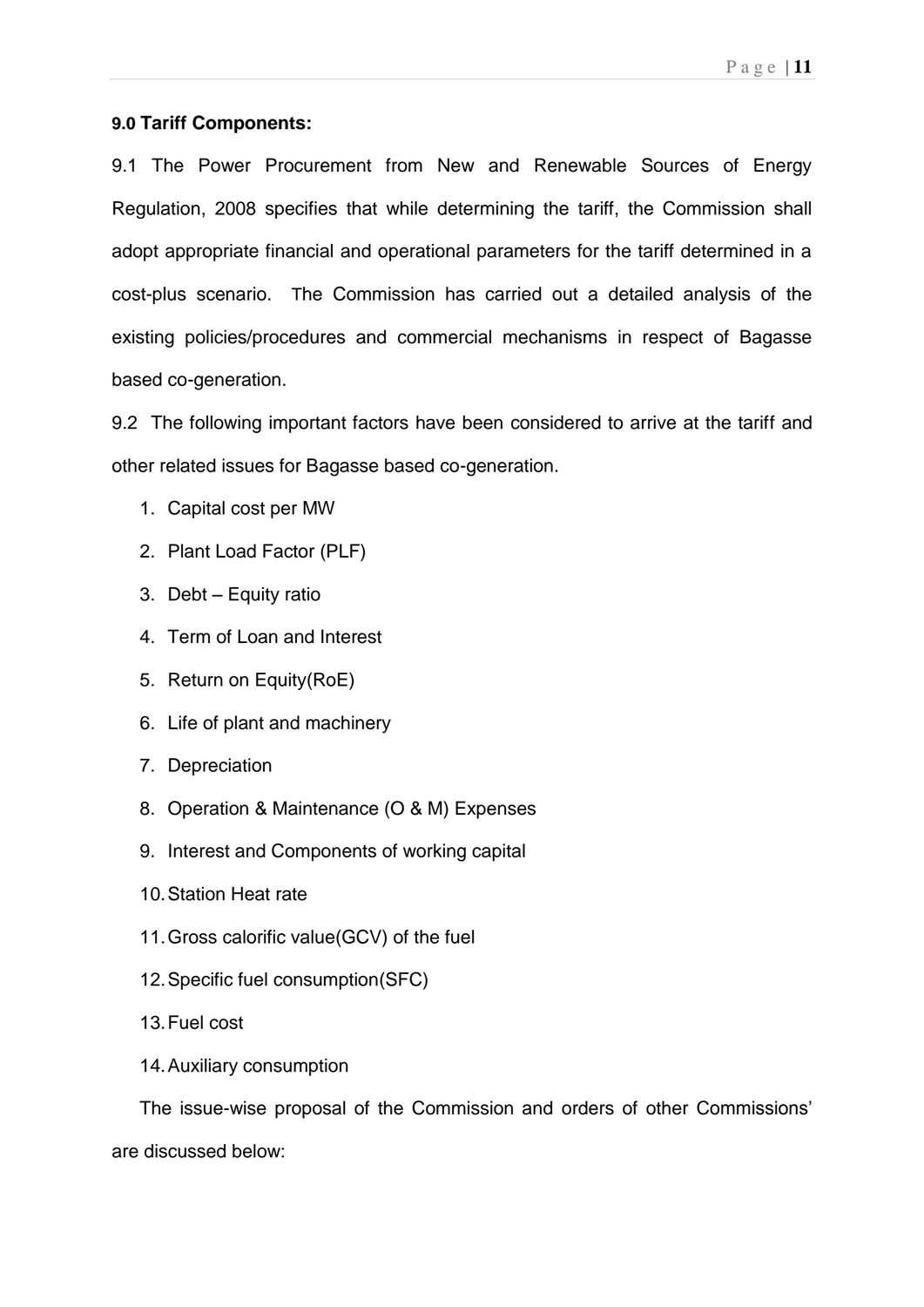### **9.3 Capital cost per MW:**

9.3.1. The Commission adopted Rs.5.20 Crores / MW as the Capital Cost for Order

No. 4 of 2016, dated 31-03-2016.

| SI. No. | <b>Order of ERCs</b>                                            | <b>Capital Cost</b>                         |
|---------|-----------------------------------------------------------------|---------------------------------------------|
| 1.      | CERC's<br>Regulation (RE-Tariff-<br>2017-2020), dated 17-4-2017 | Rs.4.925 Cr/MW for entire control<br>period |
| 2.      | Maharashtra ERC's Order dated.<br>28-4-2017 (for FY2017-18)     | Rs.4.829 Cr./MW                             |
| 3.      | Karnataka ERC's Order dated<br>01-01-2015 (upto FY2017-18)      | Rs.4.75 Crore/MW                            |

**The capital cost considered by other Commissions are as follows:** 

9.3.2 In the Commission's Order No.4 of 2016 dated 31-03-2016, the Commission adopted a Capital Cost of Rs.5.20 Crore/MW. The capital cost includes evacuation cost up to inter-connection point. The Commission apportions the capital cost on machineries, land and civil works at 85% and 15% respectively.

9.3.3 In CERC's (Terms and Conditions for Tariff determination from Renewable Energy Sources) Regulations, 2017 has stated that the normative capital cost for the non-fossil fuel based co-generation projects shall be Rs.492.5 Lakh/MW for high boiler pressure projects for the first year of Control Period (i.e. FY2017-18), and will remain valid for the entire duration of the control period unless reviewed earlier by the Commission.

9.3.4 The CERC in its Statement of Reasons (SOR) dated 18<sup>th</sup> April 2017 for the Control Period 2017-2020, has analysed the normative capital cost for various boiler pressure (ata) and has discussed the data on the normative cost from Sugar Development Fund (Ministry of Consumer Affairs, Food & PD). The said data in respect of normative capital cost is Rs.442 Lakh/MT for 87 to 109 (ata) high pressure boiler and Rs.543.00 Lakh/MT for 110 (ata) and above high pressure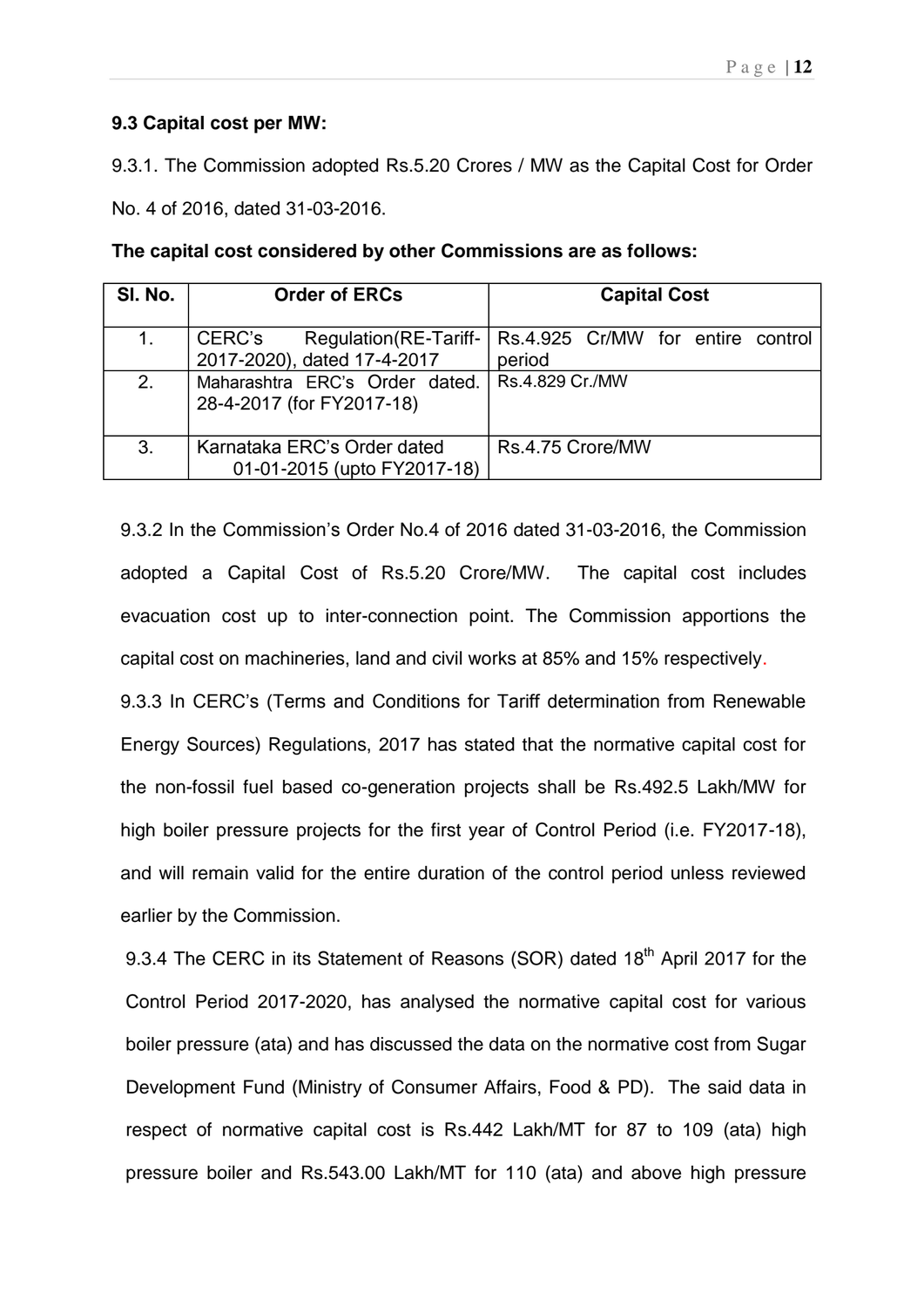boiler. Considering the above, by averaging the normative cost for High Boiler Pressure projects (above 87 ata) CERC has arrived at a capital cost of Rs.492.5 Lakh/MW for FY2017-18. Further, CERC has stated that the higher capital cost of Rs.492.5 Lakh/MW is provided to encourage and ensure deployment of high pressure boilers which are more efficient in nature. This capital cost will remain valid for the entire duration of the control period unless reviewed earlier by the Commission.

9.3.5. The CERC has specified the Fuel Cost and PLF State specific but in respect of capital cost it has specified only Rs.492.5 Lakh/MW which is much lower than the capital cost fixed by this Commission. Further, the capital cost fixed by the other Commissions is also much lower than this Commission. In view of the declining trend prevailing in the market, Commission proposes a capital cost of Rs. 4.925 Crore/MW. The capital cost includes evacuation cost up to interconnection point. The Commission apportions the capital cost on machineries, land and civil works at 85% and 15% respectively.

#### **9.4 Plant Load Factor:**

9.4.1 The plant load factor of a Bagasse based power generation depends on number of factors like availability of fuel, vintage of the plant, etc. Commission in all previous Orders has adopted a PLF of 55%. Commission proposes to retain the existing PLF of 55 % for the next control period too.

| SI. No. | <b>Order of ERCs</b>                                        | <b>PLF</b>                                              |
|---------|-------------------------------------------------------------|---------------------------------------------------------|
|         | CERC's<br>2017-2020), dated 17-4-2017                       | Regulation (RE-Tariff-   60% (in respect of Tamil Nadu) |
| 2.      | Maharashtra ERC's Order dated.<br>28-4-2017 (for FY2017-18) | 60%                                                     |

9.4.2 The PLF considered by other Commissions are as follows: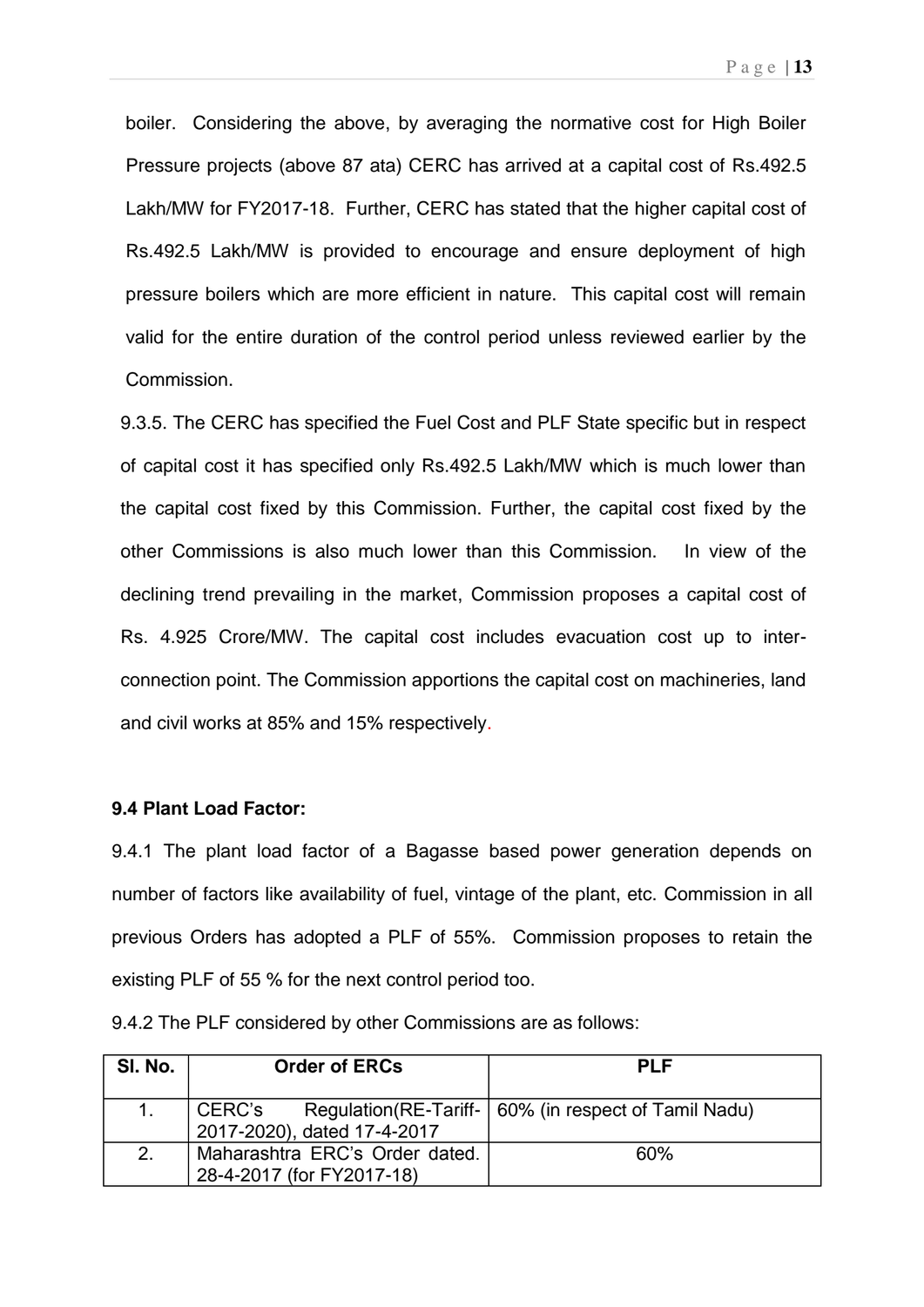| Karnataka ERC's Order dated 01- | 60% |
|---------------------------------|-----|
| 01-2015 (upto FY2017-18)        |     |

9.4.3 Some of the sugar mills also use fossil fuel during off seasons. Even during the crushing season if the sugarcane is not available supplementary fuel is used therefore the Commission would like to continue with the PLF of 55% on annual basis. The PLF is an annual phenomenon for the purpose of fixed cost recovery.

9.4.4 In some cases, generation may go beyond 55% PLF. Once the annual fixed charges or the capital cost recovery is achieved at the normative PLF of 55%, for any generation beyond the normative PLF of 55%, an incentive would be adequate for the additional efforts and to meet the wear and tear of the plant and equipment. Therefore, Commission allows an incentive of Rs.0.25 per unit which is already in practice in respect of the Conventional Power Stations.

9.4.5. In R.A. No. 3 of 2014, Commission has clarified the matter of PLF and the extract of the same is given below:

*ÈÈÈÈÈÑVjg" 77'" RNH" ku* to be calculated based on the energy generated as measured at the generator terminal. The auxiliary consumption of 8.5% has already been accounted for in the determination of tariff. The net billable export to grid would be the energy generated as measured at the generator terminal minus auxiliary consumption minus sugar plant consumption. Therefore, for the purpose of regulating fixed charges and incentive the PLF is to be calculated as the sum of units exported to grid, auxiliary consumption and in-house consumption, in other words, the generation as measured at the generation terminal and not on the basis of energy exported".

9.4.6. In the present proposal also, Commission prefers to maintain status quo on adoption of the same methodology i.e. 55% PLF.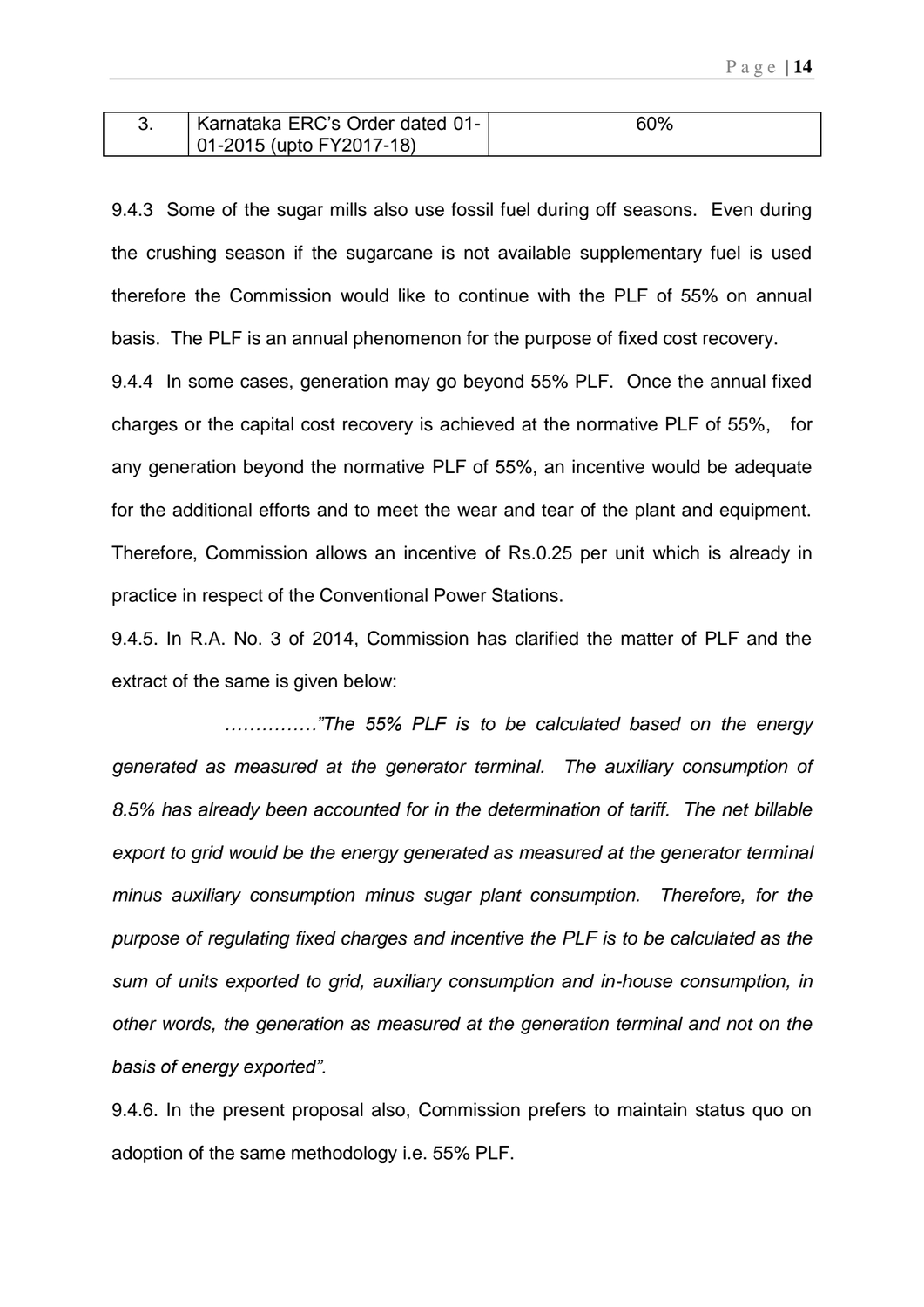### **9.5 Debt Î Equity Ratio:**

9.5.1 The Tariff Policy lays down a debt-equity ratio of 70:30 for power projects.

The Commission proposes to adopt this ratio as specified in its Tariff Regulations

2005 and as adopted in the earlier Orders on the new and renewable power.

### **9.6 Term of Loan and Rate of Interest:**

9.6.1 The term of loan and rate of interest considered by other ERCs are as follows:

| SI. No.        | <b>Order of ERCs</b>                                              | Term of Loan and rate of interest                                                                                                                                                                                                    |
|----------------|-------------------------------------------------------------------|--------------------------------------------------------------------------------------------------------------------------------------------------------------------------------------------------------------------------------------|
| 1 <sub>1</sub> | CERC's Regulation(RE-<br>Tariff-2017-2020), dated<br>17-4-2017    | 13 years and normative interest rate of two<br>hundred (200) basis points above the average<br>State Bank of India MCLR (one year tenor)<br>prevalent during the last available six months.<br>Interest rate for FY2017-18 is 10.66% |
| 2.             | ERC's<br>Maharashtra<br>Order dated. 28-4-2017<br>(for FY2017-18) | 11.00%                                                                                                                                                                                                                               |
| 3.             | Karnataka ERC's Order<br>dated 01-01-2015 (upto<br>FY2017-18)     | 12.50%                                                                                                                                                                                                                               |

9.6.2 Commission proposes term of loan of 10 years plus one year moratorium as adopted in the previous orders of Bagasse based cogeneration energy. The prevalent lending rate being the marginal cost of funds based lending rate at which the bank prices all its loans, Commission proposes to adopt the latest MCLR (Marginal Cost of funds based Lending Rate) of 1 year of 7.95% notified by the State Bank of India in February 2018 plus 200 basis points which is 9.95% .

### **9.7 Return on Equity (RoE):**

9.7.1 The Return on Equity considered by other ERC's are as follows:

|    | SI. No.   Order of ERCs                                         | <b>RoE</b>                                                                                                 |
|----|-----------------------------------------------------------------|------------------------------------------------------------------------------------------------------------|
| 1. | Regulation (RE-Tariff-<br>CERC's<br>2017-2020), dated 17-4-2017 | 17.56%.                                                                                                    |
| 2. | 28-4-2017 (for FY2017-18)                                       | Maharashtra ERC's Order dated.   For first 10 years @ 16% grossing up<br>with MAT rate of 21.34% and after |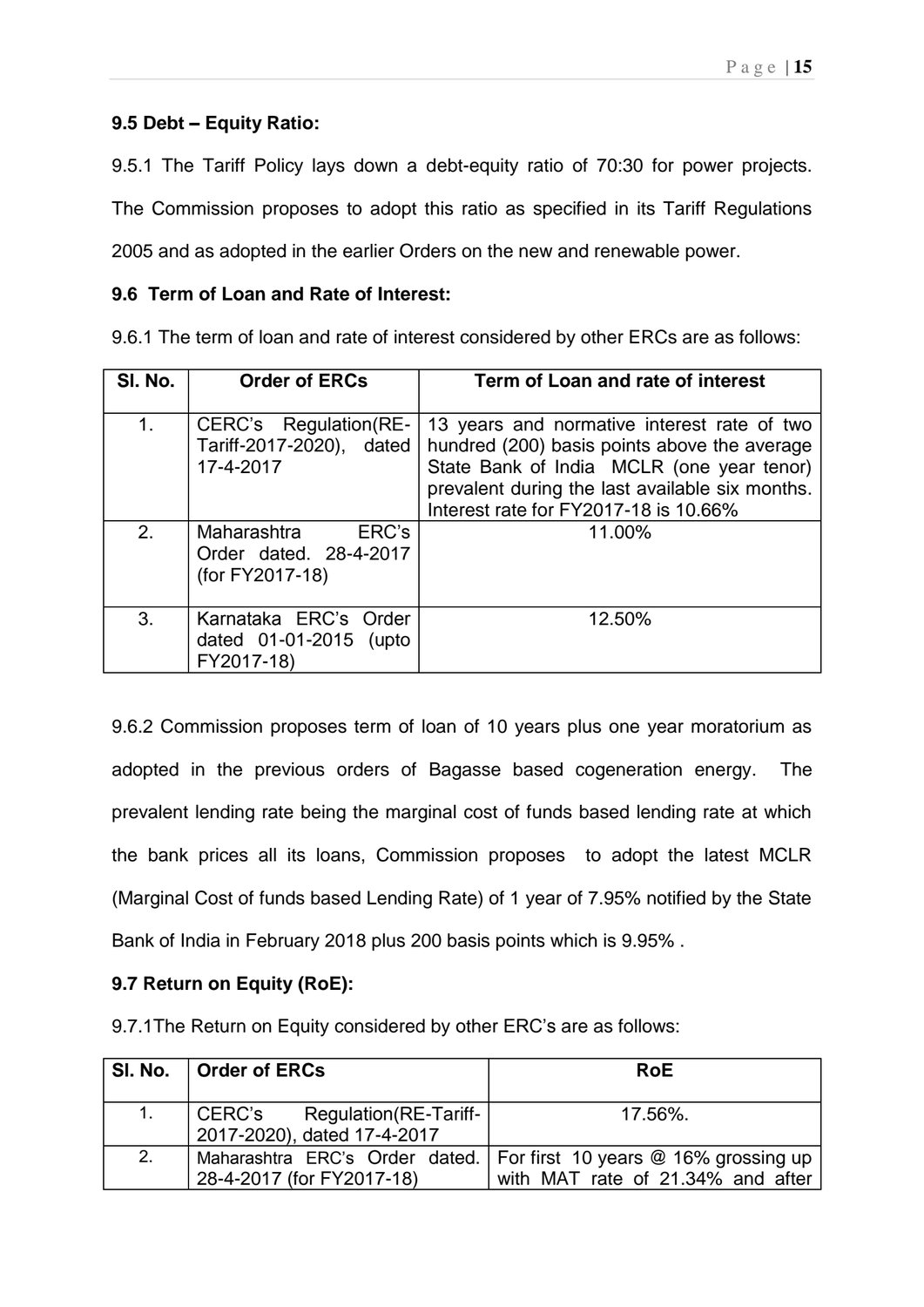|    |                                                               | first 10 years $@16\%$ grossing up with<br>Income Tax rate of 34.61%                                                                              |
|----|---------------------------------------------------------------|---------------------------------------------------------------------------------------------------------------------------------------------------|
| 3. | Karnataka ERC's Order dated 01-  <br>01-2015 (upto FY2017-18) | 16% RoE and any Tax paid on RoE is<br>allowed as a pass through which shall be<br>claimed separately from ESCOMs<br>furnishing proof of payments. |

9.7.2 Commission proposes to adopt normative return on equity of 17.56% as

adopted by CERC in its RE Regulations of 2017 and RE Tariff Order for FY2017-18.

### **9.8. Life of plant and machinery:**

9.8.1 Commission in 2012 Order and in 2016 Order considered the life of a plant as

20 years for tariff determination process, therefore the useful life of the plant proposed to be considered by the Commission now is 20 years.

### **9.9 Depreciation :**

9.9.1 The rate of depreciation considered by other Commissions are as follows:

| SI. No. | <b>Order of ERCs</b>                                                  | <b>Depreciation</b>                                                                          |
|---------|-----------------------------------------------------------------------|----------------------------------------------------------------------------------------------|
| 1.      | CERC's Regulation (RE-Tariff-<br>2017-2020), dated 17-4-2017          | 5.28% per annum for first 13 years;<br>Balance spread over remaining useful<br>life.         |
| 2.      | Order<br>Maharashtra<br>ERC's<br>dated. 28-4-2017 (for FY2017-<br>18) | 5.83% for the first 12 years and<br>2.50% thereafter for remaining useful life<br>of 8 years |
| 3.      | Karnataka ERC's Order dated<br>01-01-2015 (upto FY2017-18)            | 5.83% for the first 12 years and<br>balance spread over the life of the plant.               |

9.9.2 The Commission proposes to continue the existing methodology of depreciation as in its earlier Order dated 31-07-2012 and 31-03-2016 in respect of Bagasse based Co-generation plants which is 4.5% p.a. Straight Line Method on plant and machinery by reckoning 85% of the capital cost as the cost of plant and machinery. The accumulated depreciation shall however be limited to 90% of the cost of plant and machinery.

### **9.10 Operation and Maintenance (O & M) Expenses:**

9.10.1 The O & M Expenses considered by other Commissions are as follows: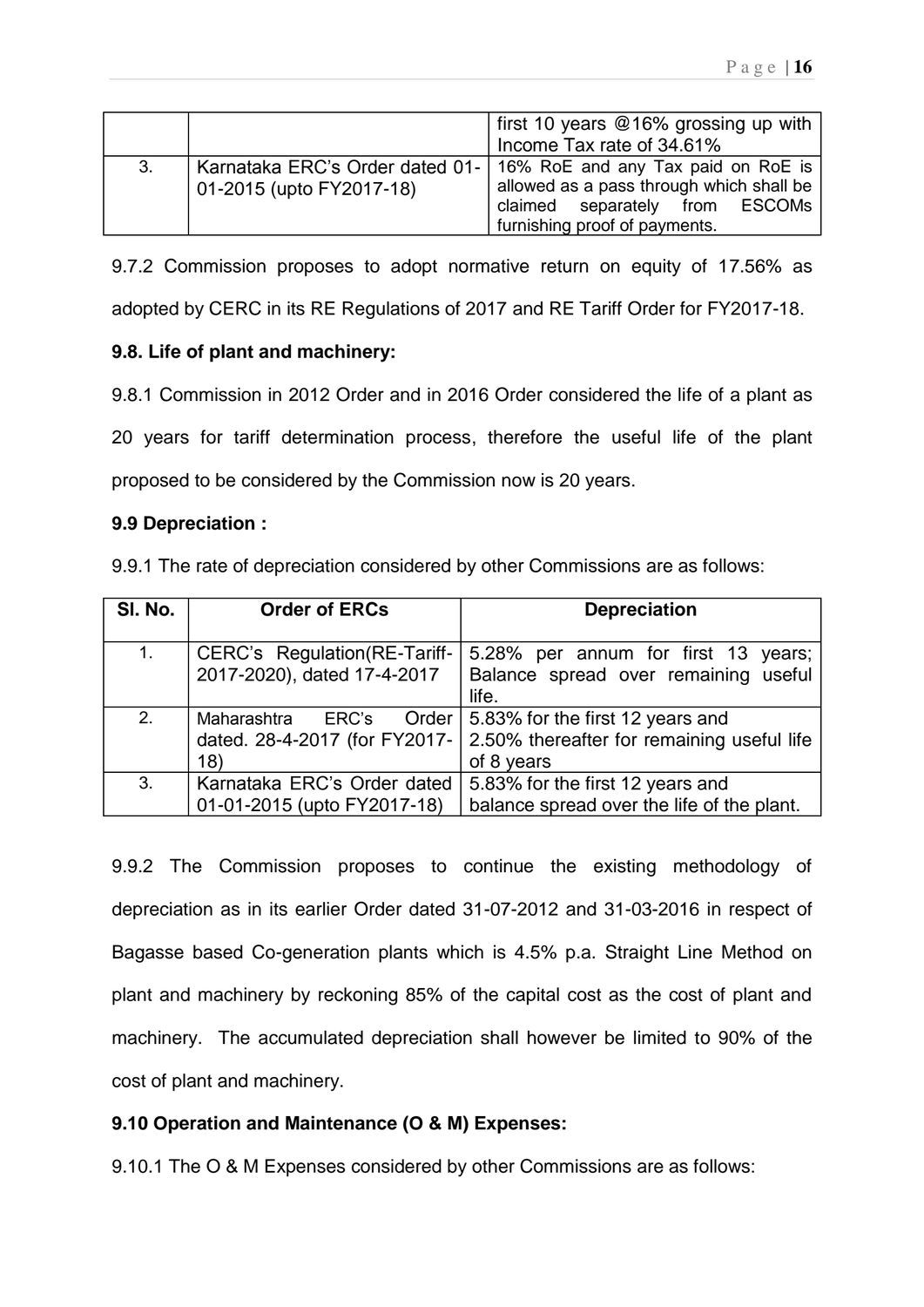| SI. No. | Order of ERCs                    | O & M Expenses                        |
|---------|----------------------------------|---------------------------------------|
|         |                                  |                                       |
|         |                                  |                                       |
| 1.      | CERC's<br>Regulation (RE-Tariff- | Rs21.13 Lakh/MW(FY2017-18)<br>with    |
|         |                                  |                                       |
|         | 2017-2020), dated 17-4-2017      | an escalation at 5.72%                |
| 2.      | Maharashtra ERC's Order dated.   | Rs. 18.69 Lakh/MW for FY2017-18       |
|         |                                  |                                       |
|         | 28-4-2017 (for FY2017-18)        |                                       |
|         |                                  |                                       |
|         |                                  |                                       |
| 3.      | Karnataka ERC's Order dated      |                                       |
|         |                                  | 3.0% of Capital<br>Cost<br>with<br>an |
|         | 01-01-2015 (upto FY2017-18)      | escalation of 5.72%                   |
|         |                                  |                                       |

9.10.2 The Commission now proposes to continue with the O & M expenses including insurance at Rs.22.33 Lakh/MW with an annual escalation of 5.72% from the second year onwards.

### **9.11.Interest and Components of working capital:**

9.11.1 The Commission in its Order No. 4of 2016, dated 31-03-2016, fixed the

components of working capital on the following norms:

- a. Fuel stock of one month
- b. O & M Expenses for one month
- c. Receivables equivalent to one month

9.11.2 The Commission now proposes to adopt the same components of working

capital.

9.11.3 The rate of interest and components considered by other Commission for

calculating the Interest on Working Capital are as follows:

| SI. No. | <b>Order of ERCs</b>                                            | <b>Interest and components</b>                                                                                                                                                                                                                                                                                                                                                                    |
|---------|-----------------------------------------------------------------|---------------------------------------------------------------------------------------------------------------------------------------------------------------------------------------------------------------------------------------------------------------------------------------------------------------------------------------------------------------------------------------------------|
| 1.      | CERC's<br>Regulation (RE-Tariff-<br>2017-2020), dated 17-4-2017 | Fuel Cost for four months equivalent<br>to normative PLF, O & M expenses<br>for one month, receivables equivalent<br>to two (2) months of fixed<br>and<br>variable charges for sale of electricity<br>calculated on the target PLF and<br>Maintenance spare @ 15% of O & M<br>expenses.<br>Rate of Interest - 300 basis points<br>above the average State Bank of<br>India MCLR (one year tenor). |
| 2.      | Maharashtra ERC's Order dated.<br>28-4-2017 (for FY2017-18)     | Fuel Cost for four months equivalent<br>to normative PLF, O & M expenses<br>for one month, receivables equivalent                                                                                                                                                                                                                                                                                 |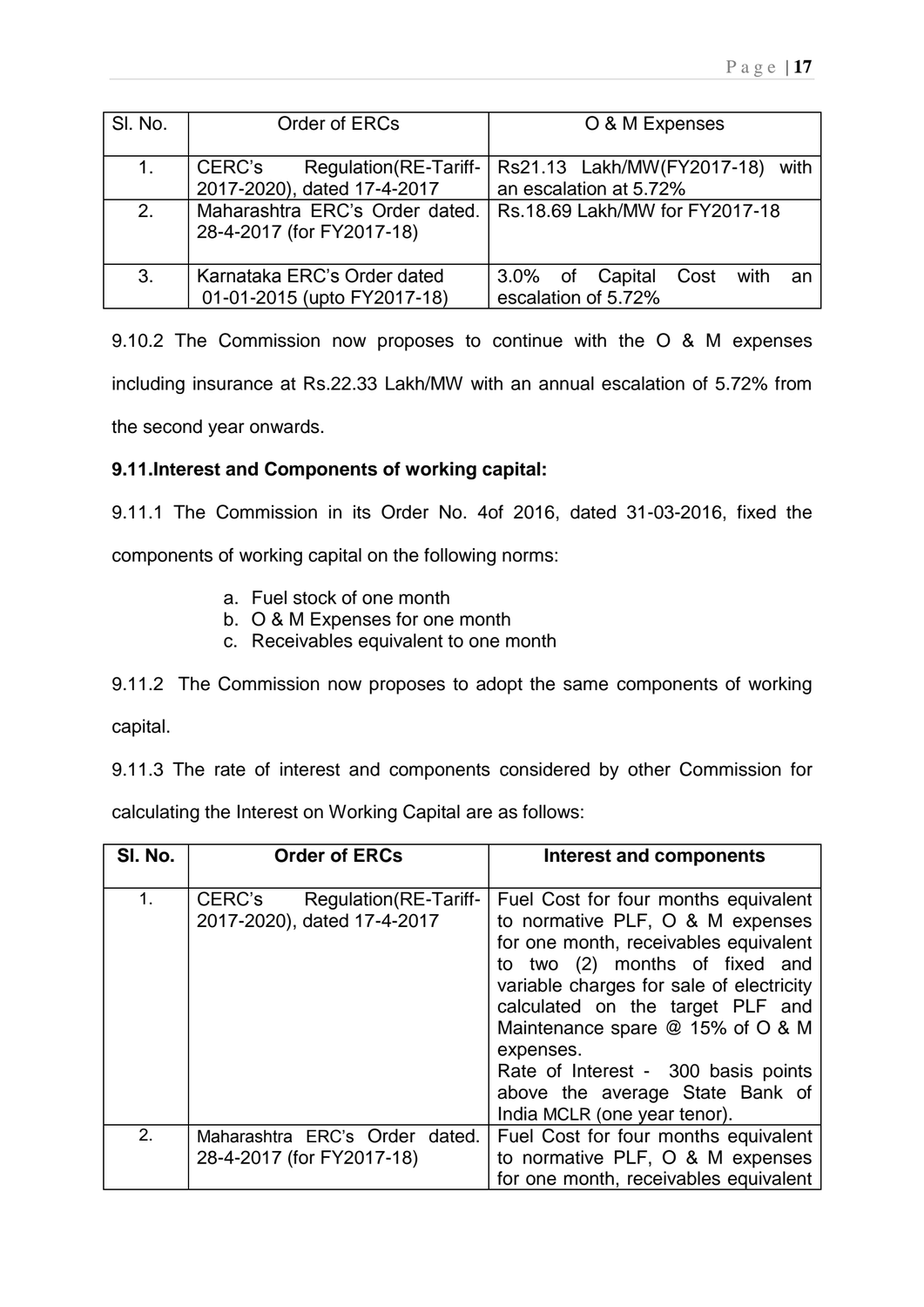|    |                                 | to two (2) months of fixed and           |
|----|---------------------------------|------------------------------------------|
|    |                                 | variable charges for sale of electricity |
|    |                                 | calculated on the target PLF and         |
|    |                                 | Maintenance spare @ 15% of O & M         |
|    |                                 | expenses.                                |
|    |                                 | Rate of Interest - 11.00%                |
| 3. | Karnataka ERC's Order dated 01- |                                          |
|    | 01-2015 (upto FY2017-18)        | 13.25%                                   |

9.11.4 Interest on working capital is proposed at 300 basis points above the average State Bank of India MCLR (one year tenor) at 10.95% and one month Fuel Stock, one month Operation and Maintenance cost and two months receivables as working capital components.

### **9.12. Station Heat Rate:**

| SI. No.     | <b>Order of ERCs</b>                                                          | <b>Station Heat Rate</b> |
|-------------|-------------------------------------------------------------------------------|--------------------------|
| $1_{\cdot}$ | CERC's Regulation (RE-Tariff-   3600 kCal/kWhr<br>2017-2020), dated 17-4-2017 |                          |
| 2.          | Maharashtra ERC's Order dated.   3600 kCal/kWhr<br>28-4-2017 (for FY2017-18)  |                          |

9.12.2 In R.A. No. 3 of 2014, dated 23-02-2016, Commission while revising the Capital Cost has discussed the issue of Station Heat Rate in detail. It was observed that 'Station Heat Rate becomes an associated issue of the capital cost when the capital cost is fixed based on a technology or configuration different from originally conceived one which changes the performance of the plant as such. Increased capital cost is being admitted to accommodate the latest technological advancement in terms of enhanced rating of the BTG. By changing the configuration of the project from 64 ata/400 $^{\circ}$ C to around 110 ata 540 $^{\circ}$ C, the power output increases considerably for the same input'. In the said order Commission felt that while passing on the additional cost due to enhanced configuration of the plant to TANGEDCO, it would be justified to pass on the benefits as well.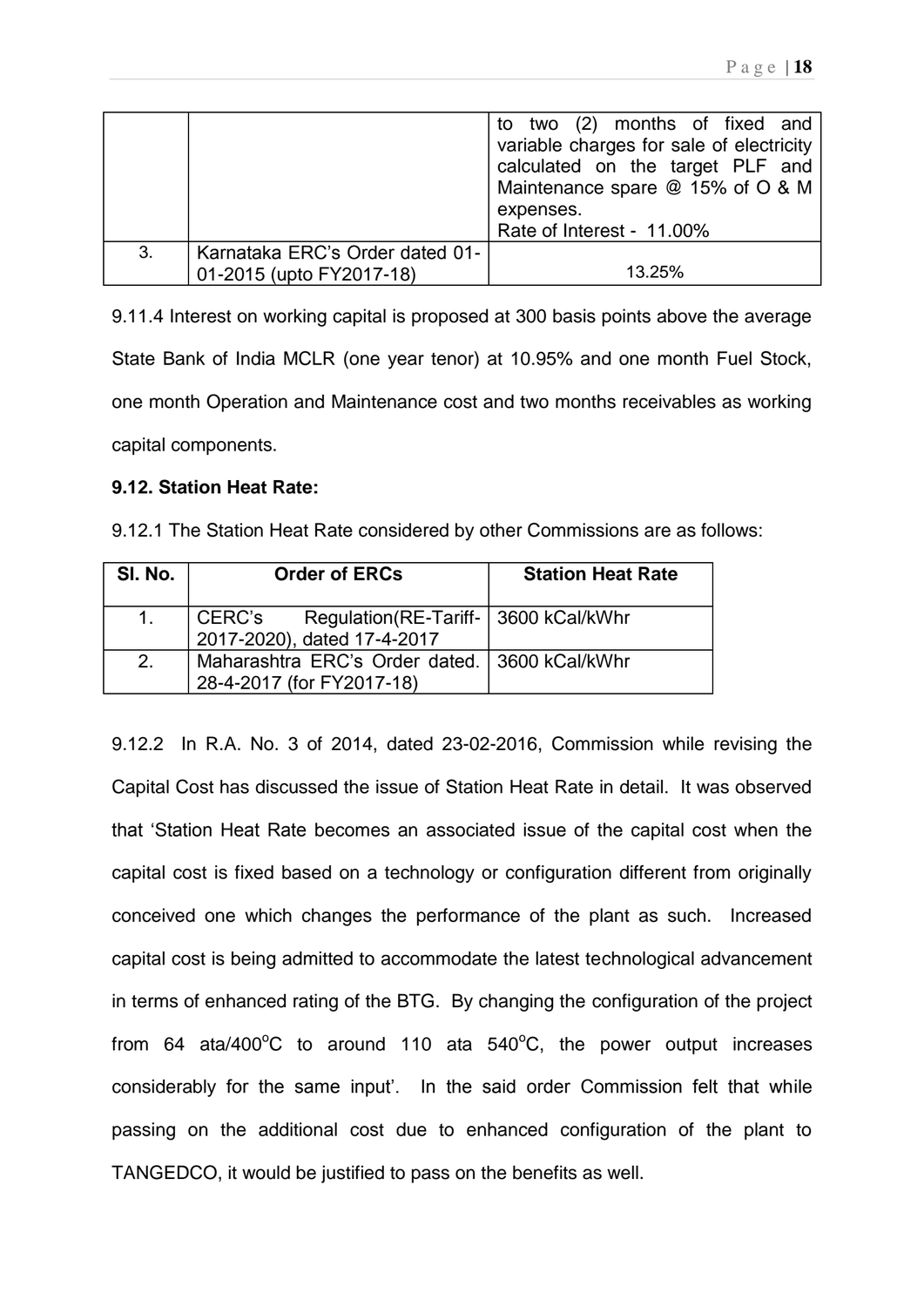9.12.3 In the said order Commission adopted a Station Heat Rate of 3240 Kcal/kWhr. Further, in Order No. 4 of 2016, dated 31-03-2016 too Commission adopted the same Station Heat Rate of 3240 Kcal/kWhr. Commission now proposes the Station Heat Rate of 3240 kCal/kWhr.

### **9.13 Gross Calorific value of the fuel:**

9.13.1The GCV considered by other Commissions are as follows:

| SI. No. | <b>Order of ERCs</b>                                            | <b>GCV for Bagasse</b> |
|---------|-----------------------------------------------------------------|------------------------|
| 1.      | CERC's<br>Regulation (RE-Tariff-<br>2017-2020), dated 17-4-2017 | 2250 kCal/kg           |
| 2.      | Maharashtra ERC's Order dated.<br>28-4-2017 (for FY2017-18)     | 2250 kCal/kg           |

9.13.2 Commission adopted a GCV of 2300 kCal/kg in Order No. 7 of 2012, dated 31-07-2012 and also in Order No. 4 of 2016, dated 31-03-2016. Commission now proposes to continue with the same GCV of 2300 kCal/kg.

### **9.14 Specific fuel consumption (SFC) :**

9.14.1 The Specific fuel consumption considered by other Commissions are as follows:

| SI. No. | <b>Order of ERCs</b>                                            | <b>Specific fuel consumption</b> |
|---------|-----------------------------------------------------------------|----------------------------------|
| 1.      | CERC's<br>Regulation (RE-Tariff-<br>2017-2020), dated 17-4-2017 | 1.60 kg/kWhr                     |
| 2.      | Maharashtra ERC's Order dated.<br>28-4-2017 (for FY2017-18)     | 1.60 kg/kWhr                     |
| 3.      | Karnataka ERC's Order dated 01-<br>01-2015 (upto FY2017-18)     | 1.60 kg/kWhr                     |

9.14.2 Specific fuel consumption is the resultant of Station Heat Rate and Gross Calorific Value of the fuel. With the above Station Heat Rate at 3240 kCal/kWh and GCV at 2300 kCal/kg the resultant consumption works out to 1.41 kg/kWh and the Commission now proposes the same.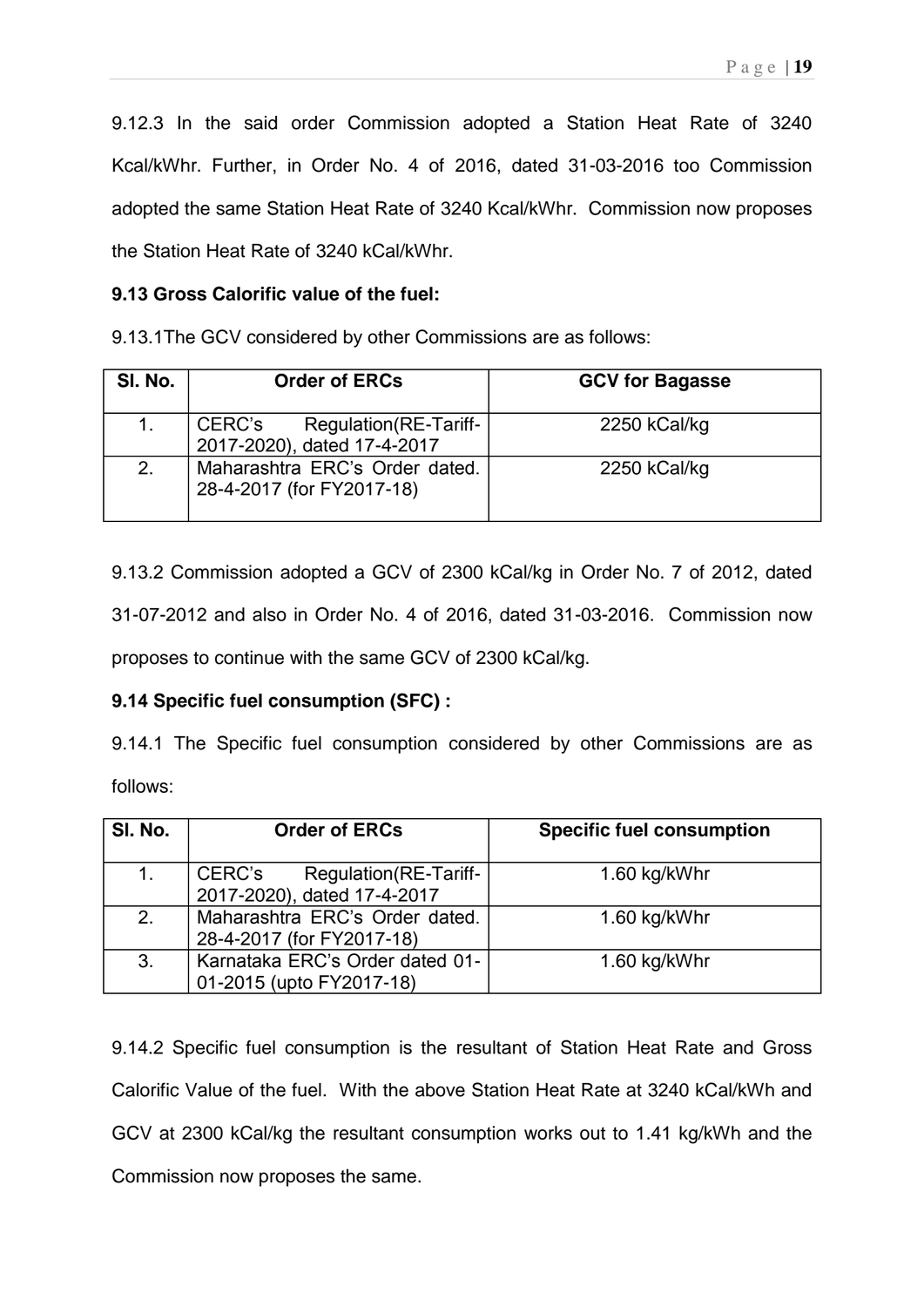### **9.15 Fuel Cost:**

| SI. No. | <b>Order of ERCs</b>                                                                       | <b>Fuel Cost and escalation factor</b>                                                                               |
|---------|--------------------------------------------------------------------------------------------|----------------------------------------------------------------------------------------------------------------------|
| 1.      | Regulation (RE-Tariff-2017-<br>CERC's<br>2020), dated 17-4-2017                            | Rs.1747.51/MT(FY2017-18)<br>for<br>Tamil Nadu and the fuel cost shall<br>be escalated at 5% for subsequent<br>vears. |
| 2.      | Maharashtra ERC's Order dated, 28-<br>4-2017 (for FY2017-18)                               | Rs.2273.75/MT for FY2017-18                                                                                          |
| 3.      | Karnataka ERC's Order dated 01-01- Rs. 1600/MT escalation @ 5.72%<br>2015 (upto FY2017-18) |                                                                                                                      |

9.15.1 The fuel cost considered by the other Commissions are as follows:

9.15.2 Based on the fuel cost per metric ton notified by CERC in its RE Regulation dated 28-04-2017, Commission now proposes fuel cost as Rs.1834.35 / MT with an escalation of 5% p.a.

### **9.16. Auxiliary Consumption:**

9.16.1 Auxiliary consumption considered by other Commissions are as follows:

| SI. No. | <b>Order of ERCs</b>                                            | <b>Auxiliary consumption</b> |
|---------|-----------------------------------------------------------------|------------------------------|
| 1.      | Regulation (RE-Tariff-<br>CERC's<br>2017-2020), dated 17-4-2017 | 8.50%                        |
| 2.      | Maharashtra ERC's Order dated.<br>28-4-2017 (for FY2017-18)     | 8.50%                        |
| 3.      | Karnataka ERC's Order dated 01-<br>01-2015 (upto FY2017-18)     | $9.00\%$                     |

Commission in its Order No. 4 of 2016, dated 31-03-2016 adopted an Auxiliary consumption of 8.50%. Commission now proposes to continue with the same.

### **10. Tariff Determinants:**

10.1 The financial and operational parameters in respect of Bagasse based Cogeneration Power projects proposed in the Consultative Paper are tabulated below: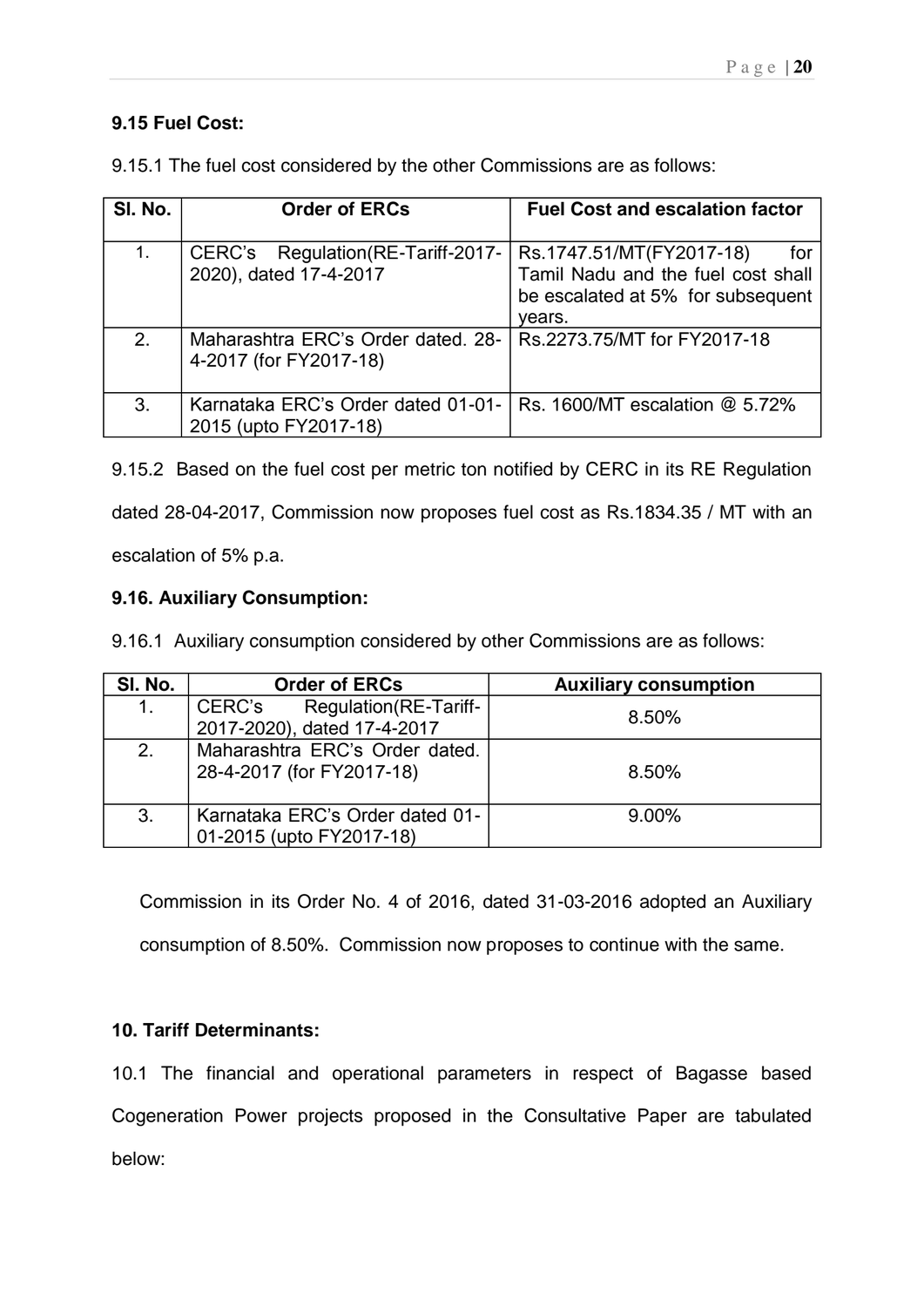| <b>Tariff Components</b>                      | <b>Values</b>                                                                                      |
|-----------------------------------------------|----------------------------------------------------------------------------------------------------|
| <b>Capital Cost</b>                           | Rs.4.925 Crore/MW                                                                                  |
| <b>PLF</b>                                    | 55%                                                                                                |
| Debt Equity Ratio                             | 70:30                                                                                              |
| Term of Loan                                  | 10 years with 1 year moratorium period                                                             |
| Interest on Loan                              | 9.95%                                                                                              |
| <b>Return on Equity</b>                       | 17.56%                                                                                             |
| Life of Plant and Machinery                   | 20 years                                                                                           |
| Depreciation                                  | 4.5% per annum SLM on 85% of the<br><b>Capital Cost</b>                                            |
| O & M Expenses                                | Rs. 22.3386 Lakh/MW with an annual<br>escalation of 5.72% from $2^{nd}$<br>vear<br>onwards         |
| Components and Interest on Working<br>Capital | Components:<br>a) One month Fuel Stock<br>b) One month O & M Expenses<br>c) Two months Receivables |
|                                               | Rate of Interest - 10.95%                                                                          |
| <b>Station Heat Rate(SHR)</b>                 | 3240 kCal/kWh                                                                                      |
| Gross Calorific Value (GCV)                   | 2300 kCal/kg                                                                                       |
| <b>Specific Fuel Consumption (SFC)</b>        | 1.41                                                                                               |
| Fuel Cost (Rs. PMT)                           | Rs. 1834.35/MT                                                                                     |
| <b>Auxiliary Consumption</b>                  | 8.5%                                                                                               |

### **11.0 Tariff:**

11.1 Bagasse based Power Generation tariff is computed with reference to the

determinants list above.

### **11.2 Fixed Cost:**

11.2.1 The fixed Cost per unit for the whole project life of 20 years is as follows: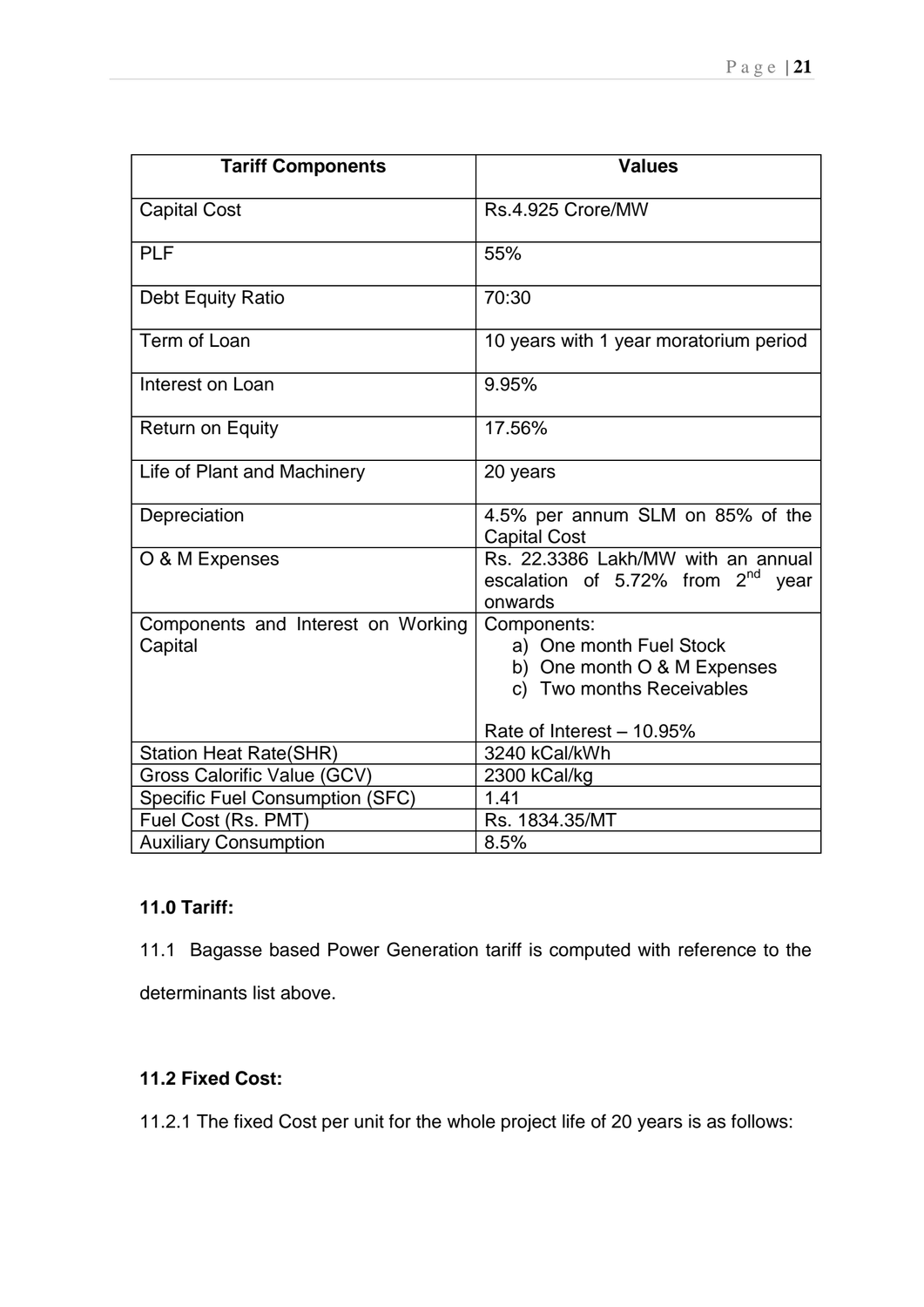| Year           | <b>FCC</b> | Year | <b>FCC</b> |
|----------------|------------|------|------------|
| 1              | 2.43       | 11   | 2.15       |
| $\overline{2}$ | 2.46       | 12   | 2.13       |
| 3              | 2.42       | 13   | 2.19       |
| 4              | 2.38       | 14   | 2.26       |
| 5              | 2.34       | 15   | 2.33       |
| 6              | 2.30       | 16   | 2.40       |
| $\overline{7}$ | 2.26       | 17   | 2.48       |
| 8              | 2.23       | 18   | 2.56       |
| 9              | 2.20       | 19   | 2.64       |
| 10             | 2.17       | 20   | 2.73       |

**(Rs./Unit)** 

11.2.2 The fixed capacity charges specified in this Order will be applicable with reference to the date of commissioning of the plant. The fixed capacity charges specified above will continue to be applicable to the plants commissioned after the expiry of Order No. 4 of 2016, dated 31-03-2016.

### **11.3 Variable Cost:**

11.3.1 The variable cost for the financial year 2018-19 will be Rs.2.83/- per unit and for the financial year 2019-20 will be Rs.2.97/- per unit as discussed supra. 11.3.2. The variable cost will be applicable with reference to the financial year. The variable cost will apply for all plants commissioned on or after 15-05-2006.

#### **12 Use of Fossil Fuel:**

12.1. The use of fossil fuels shall be limited to the extent of 15% of total fuel consumption on annual basis.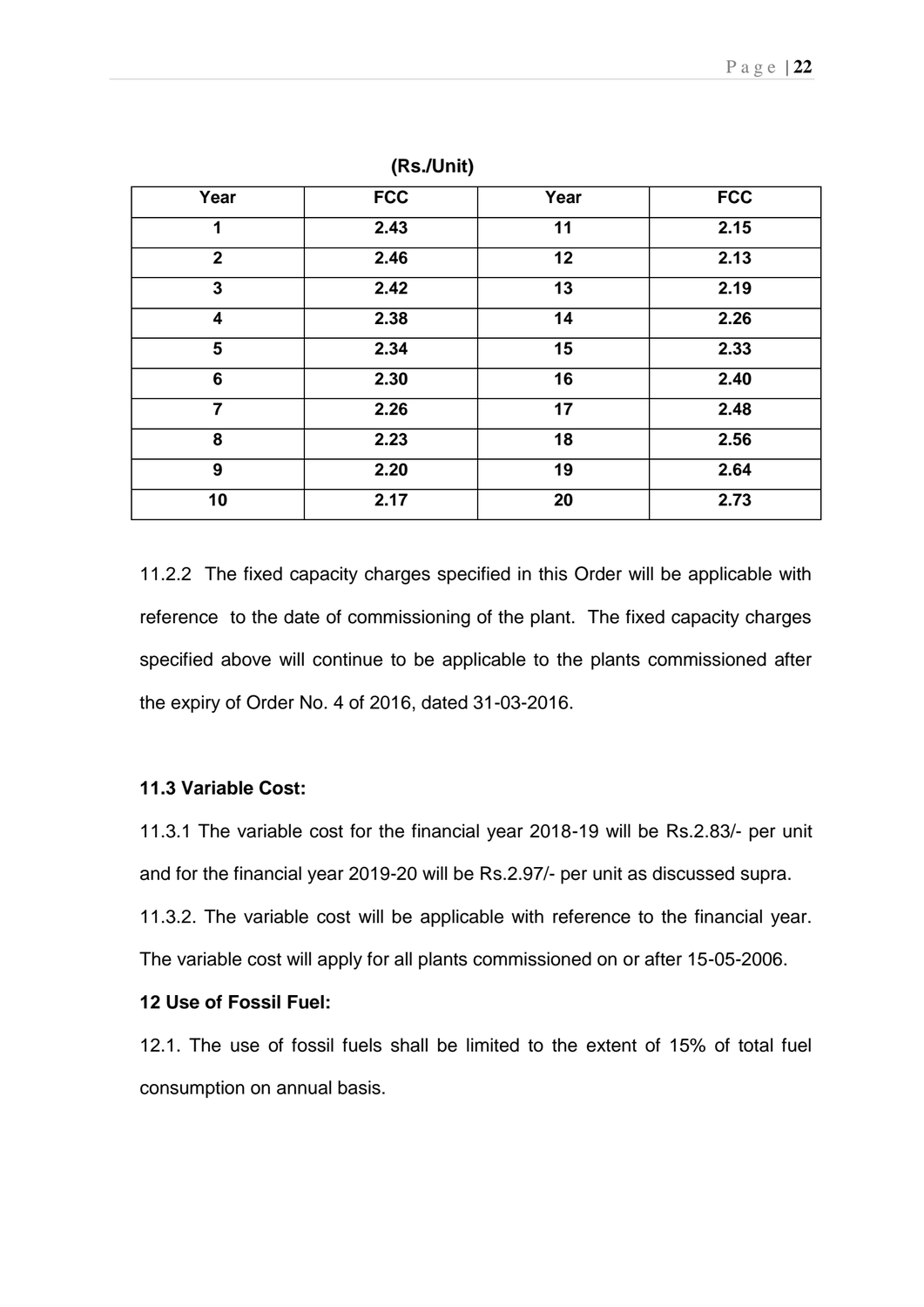#### **13. Monitoring Mechanism for the use of fossil fuel:**

13.1 The Project developer shall furnish to the State Nodal Agency, a monthly fuel usage statement and monthly fuel procurement statement duly certified by Chartered Accountant to the beneficiary (with a copy to appropriate agency appointed by the Commission for the purpose of monitoring the fossil and nonfossil fuel consumption) for each month, along with the monthly energy bill. The statement shall cover details such as -

- a) Quantity of fuel (in tone) for each fuel type (bagasse and fossil fuels) consumed and procured during the month of power generation purposes,
- b) Cumulative quantity (in tonne) of each fuel type consumed and procured till the end of that month during the year,
- c) Actual (gross and net) energy generation (denominated in units) during the month,
- d) Cumulative actual (gross and net) energy generation (denominated in units) until the end of that month during the year,
	- e) Opening fuel stock quantity (in tonne),
- f) Receipt of fuel quantity (in tonne) at the power plant site and
- g) Closing fuel stock quantity (in tonne) for each fuel type (bagasse and fossil fuels) available at the power plant site.

13.2 Non-compliance with the condition of fossil fuel usage by the project developer, during any financial year, shall result in withdrawal of applicability of tariff for such bagasse based power project.

### **14. 0 Related issues:**

**The following are the related issues for energy generation from bagasse based cogeneration plants:**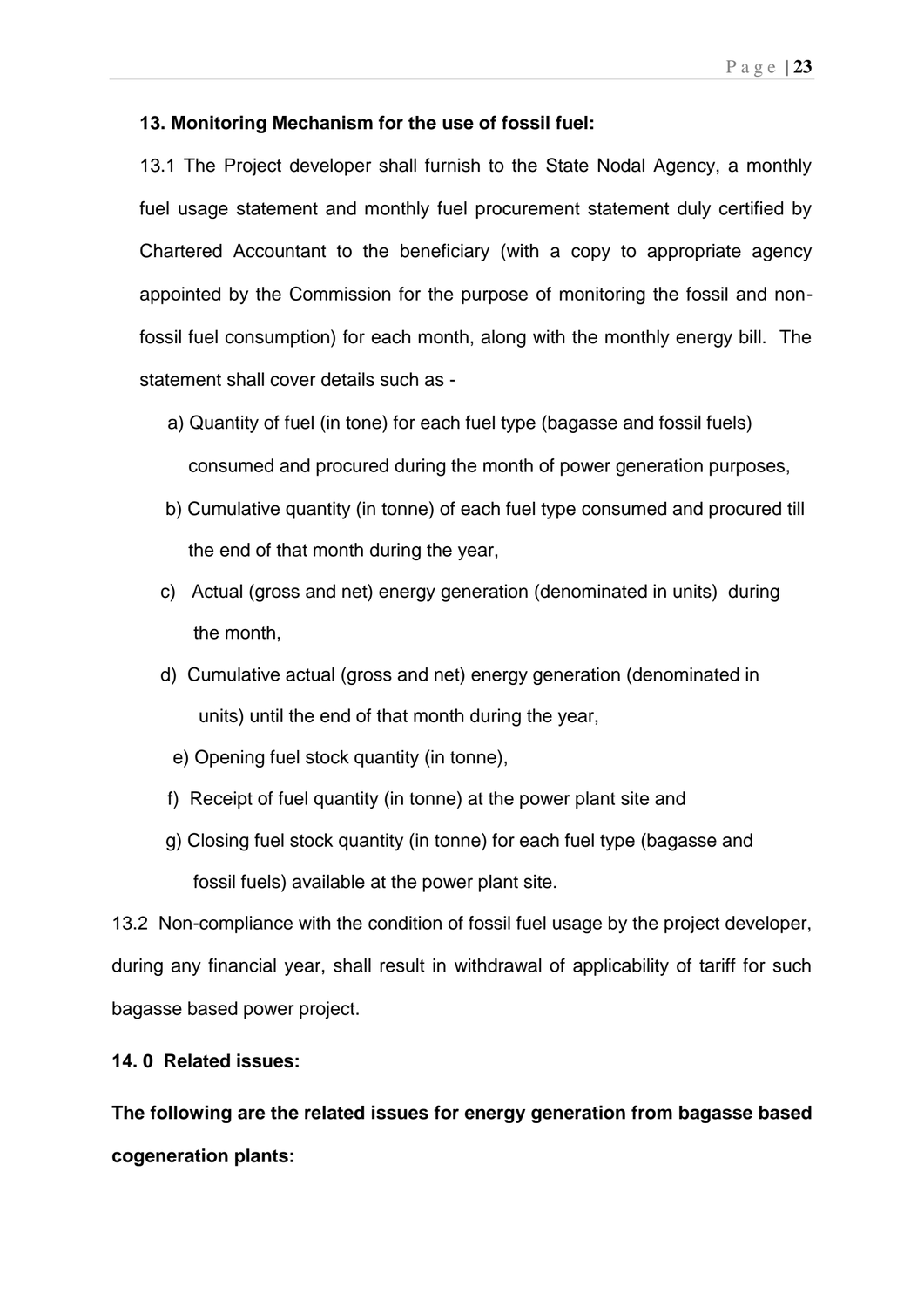- 1. Transmission and wheeling charges & Scheduling and system operation
- 2. Cross Subsidy Surcharge
- 3. CDM Benefits
- 4. Reactive power charges
- 5. Grid availability charges
- 6. Adjustment of energy generated
- 7. Application fees and agreement fees
- 8. Billing and payments
- 9. Payment security and Security deposit
- 10. Power factor
- 11. Metering
- 12. Connectivity and Evacuation of energy
- 13. Energy Purchase and Wheeling Agreement
- 14. Scheduling of power generation
- 15. Parallel Operation Charges
- 16. Tariff review period / Control period
- 17. Quantum of power purchase by the Distribution Licensee

14.1 It is proposed that the above charges / terms are applicable to all bagasse based co-gen plants irrespective of their year of installation. These are discussed in detail in the following paragraphs.

## **14.2. Transmission and wheeling charges & Scheduling and system operation charges:**

14.2.1. Transmission, Wheeling and Scheduling & System operation charges are generally regulated by the Commission's Tariff regulations, Grid Connectivity &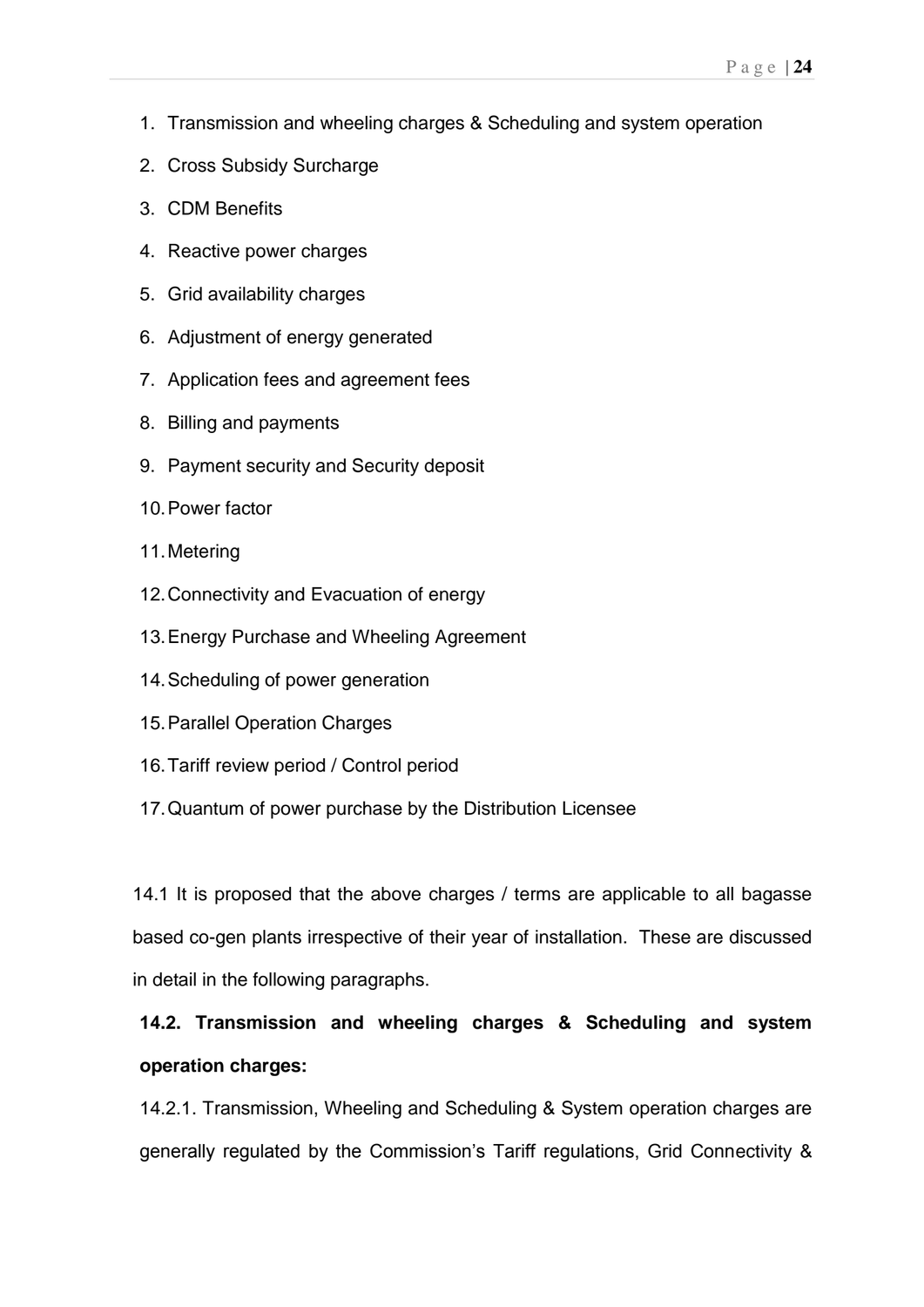Open Access regulations and Commission's order on open access charges issued from time to time. However, as a promotional measure, under sections 61 and 86(1)( e ) of the Act, Commission in the tariff orders of 2012 and 2016 fixed 60% of the charges applicable for conventional power for Bagasse based Cogeneration plants. The concessions granted are being subsidized by other users of the network and ultimately borne by the consumers.

14.2.2 With regard to scheduling and system operation charges, the work done by SLDC is the same as in the case of conventional power. SLDC has to monitor the grid operations effectively on real time basis. The scheduling and system operation charges have to be determined in a non-discriminatory manner with reference to the functions of SLDC and there cannot be any concession.

14.2.3 Commission proposes to withdraw the incentives in phases by reducing the same by 10% every two years. Commission proposes the transmission, wheeling and scheduling and system operation charges at 70% of that applicable for conventional power plants notified by the Commission from time to time.

14.2.4 Apart from these charges, actual line losses in kind as specified in the respective Order of the Commission and as amended from time to time are also payable for the captive use and third party sale. For generators who are availing Renewable Energy Certificate (REC), normal transmission charges, wheeling charges, Scheduling and System operation charges and line losses will apply.

### **14.3.Cross subsidy surcharge:**

14.3.1. The Commission in its tariff orders related to renewable power has ordered to levy 50% of the cross subsidy surcharge for third party open access consumers. Commission in respect of Wind energy and Solar energy proposes for withdrawal of incentives in phases every year by reducing the same by 10%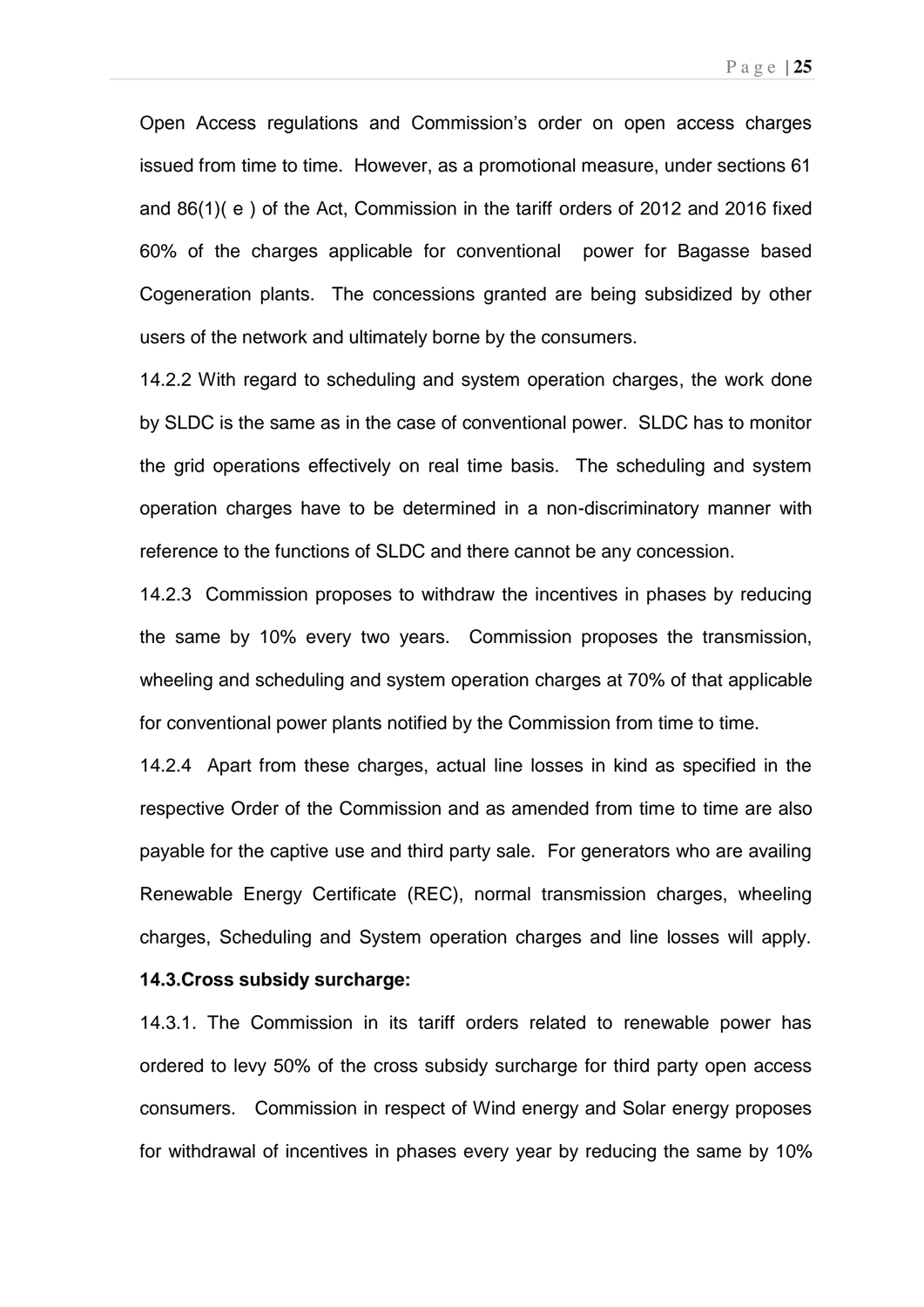every two years. Commission proposes levy of 60% of cross subsidy surcharge applicable to conventional power.

#### **14.4. CDM Benefits:**

14.4.1 In the earlier orders issued on renewable energy, the Commission adopted the following formula for sharing of CDM benefits as suggested by the Forum of Regulators (FOR):

"The CDM benefits should be shared on gross basis starting from 100% to developers in the first year and thereafter reducing by 10% every year till the sharing becomes equal (50:50) between the developer and the consumer in the sixth year. Thereafter, the sharing of CDM benefits will remain equal till such time the benefits accrue."

14.4.2 The Commission accepted the formula recommended by the Forum of Regulators in its earlier order. The Commission proposes to adopt the same formula. The distribution licensee shall account for the CDM receipts in the next ARR filing.

#### **14.5 Reactive Power Charges:**

Commission proposes to adopt the reactive power charges for bagasse based co-generating plants as specified in its Order on Open Access charges issued from time to time.

#### **14.6. Grid availability charges:**

14.6.1 The charges for startup power of generators shall be as per Commission's Grid Connectivity and Intra-State Open Access Regulations, 2014 in force.

14.6.2. Similarly, if adequate generation does not materialize or if drawal by the captive / third party consumer exceeds generation, the energy charges and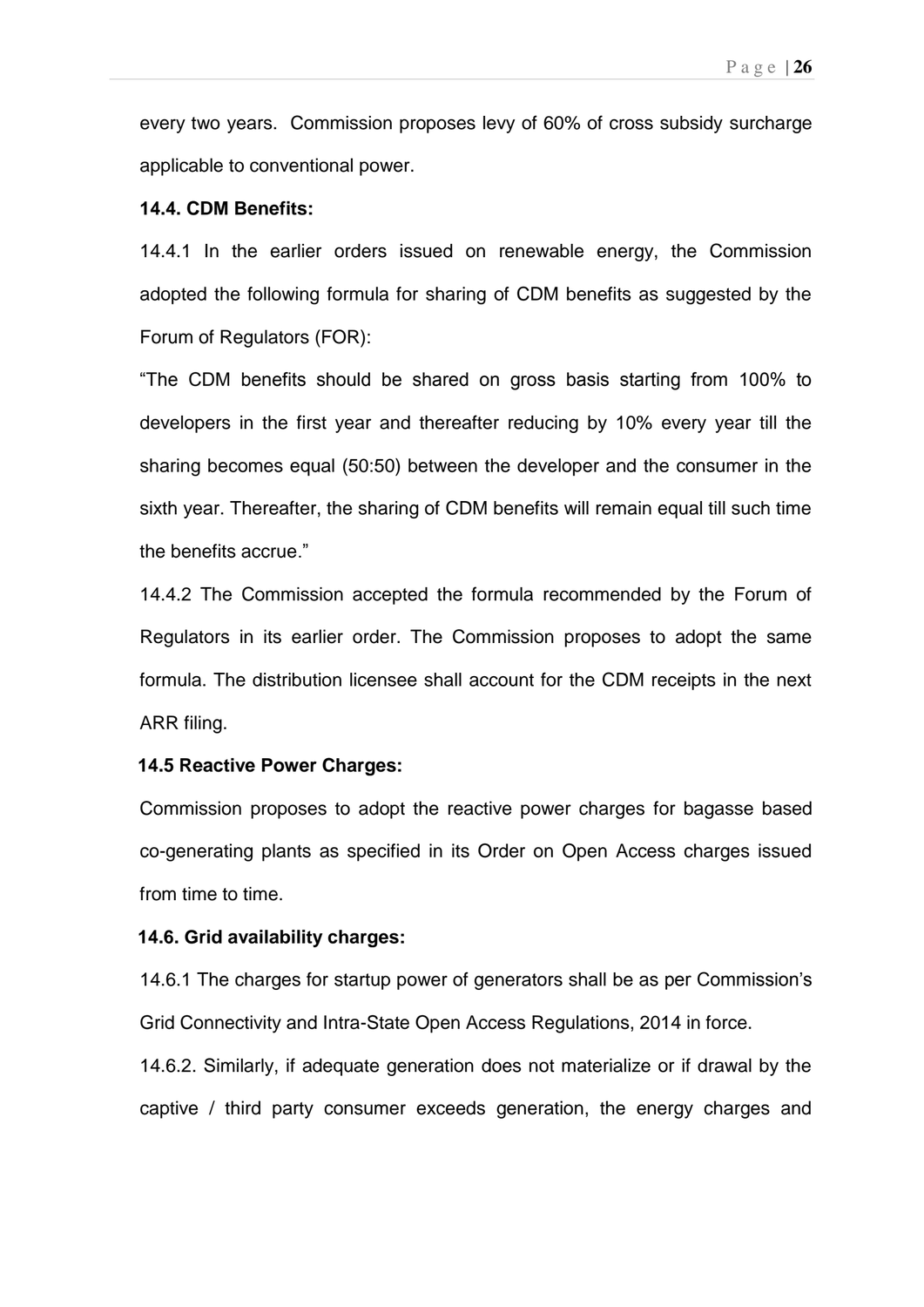demand charges shall be regulated as specified in the Commission's Grid Connectivity and Intra-State Open Access Regulations, 2014 in force.

#### **14.7. Adjustment of energy generated:**

14.7.1. The Commission in Order No.4 of 2016, dated 31-03-2016, decided that the adjustment of energy shall be as per the Commission's Open Access Regulations in force.

14.7.2. The Commission proposes to continue with the existing procedure.

#### **14.8. Application Fees and Agreement Fees:**

14.8.1.The Commission in its Order No.4 of 2016, dated 31-03-2016 had stated that the Intra State Open Access Regulations 2005 of the Commission was amended in 2008 to provide for concession in application fees and agreement fees for generators of non-conventional and renewable sources of energy.

14.8.2. The application fees and agreement fees for the Energy Purchase Agreement (EPA) and Energy Wheeling Agreement (EWA) shall be as specified in the Commission's Intra State Open Access Regulations, 2005 and Fees and Fines Regulations, 2004 in force. The fees of EPA shall be collected by the licensee and passed on to the Commission. Whenever the Commission revises the above fees, the revised fees shall be payable by the Bagasse based cogenerators.

14.8.3.. Whenever there is a change in the usage of energy from bagasse based co-gen or a change in the drawl point, etc., there will be extra work to the licensee. Therefore, an additional fees equivalent to the application fees and agreement fees shall be leviable by the licensee on the generator.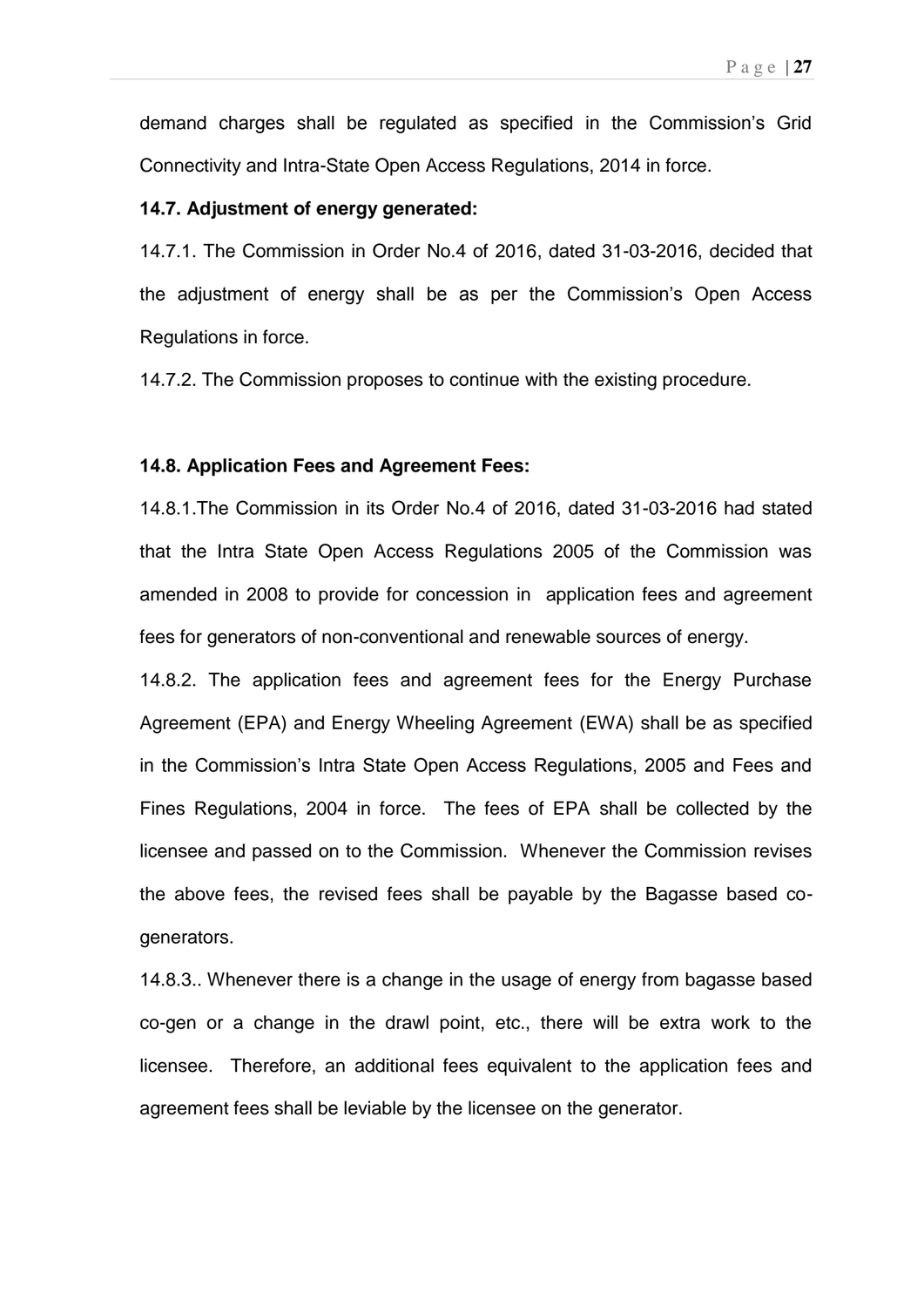14.8.4. The Commission proposes to continue the same as in the Order No.4 of 2016, dated 31-03-2016.

#### **14.9.Billing and payments:**

14.9.1 The Commission in its Order No.4 of 2016, dated 31-03-2016 had specified that when a renewable energy generator sells power to the distribution licensee, the generator will raise a bill every month for the net energy sold after deducting the charges for startup power and reactive power. The bill amount is due only after one month. If the distribution licensee makes the payment within a period of one month of presentation of bills by a generating company, a rebate of 1% shall be allowed. Any delayed payment beyond 60 days is liable for interest at the rate of 1% per month.

 14.9.2 Commission now proposes to continue the above dispensation. The Commission also proposes that if a bagasse based co-generator utilizes the power for captive use or if he sells it to a third party, the distribution licensee shall raise the bill at the end of the month for the net energy supplied. The licensee should record the generation and consumption on the same day as far as possible. While preparing the bill, peak hour generation shall be adjusted against peak hour consumption. Off-peak hour generation shall be adjusted against offpeak hour consumption. Normal hour generation shall be adjusted against normal hour consumption. Excess consumption will be charged at the tariff applicable to the consumer as per the Regulations / Orders of the Commission in force. Appropriate transmission and wheeling charges, scheduling and system operation charges and cross subsidy surcharge, wherever applicable, shall be recovered from the open access consumers. The net amount recoverable from the consumer shall be raised in the bill as per their normal billing schedule.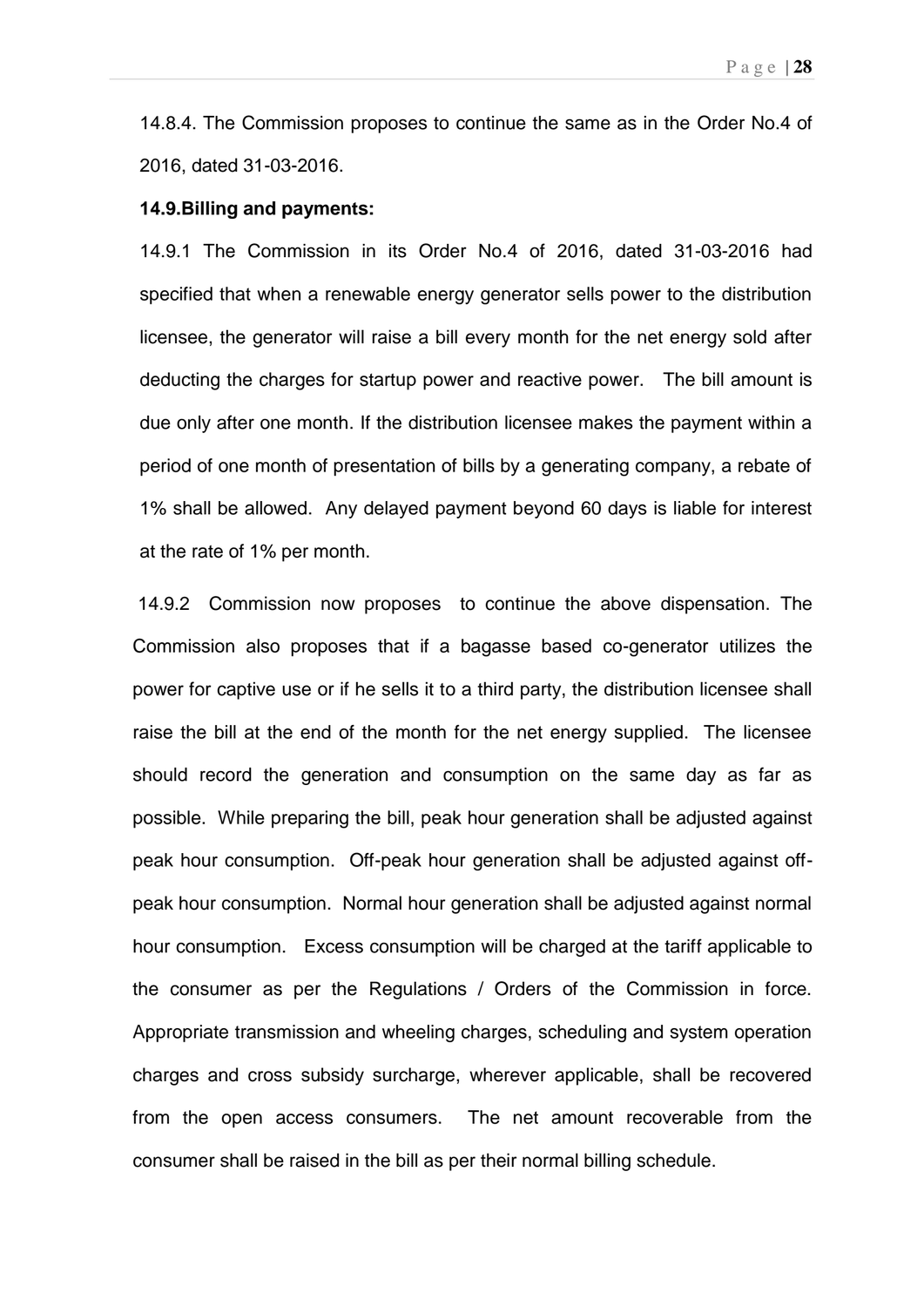14.9.3 Peak, Off-peak and normal hours shall be as defined in Terms & Conditions for Determination of Tariff Regulations, 2005 as amended from time to time. Presently, as per Clause 11 (2) of the Terms and Conditions for determination of Tariff Regulations,  $2005 -$  defines Peak hour as " the time between 06.00 hrs and 09.00 hrs and between 18.00 hrs and 21.00 hours". Clause 11(3) of the Terms and Conditions for determination of Tariff Regulations, 2005 defines off-peak hour as "the duration between 22.00 hours and 05.00 hours. Balance hours are normal hours.

#### **14.10. Payment security and Security deposit:**

14.10.1. In Commission's Order No.4 of 2016, dated 31-03-2016, the Commission had stated that the Tariff Policy calls for adequate and bankable security arrangement to the generating companies. This mechanism has been found impractical, as there are more number of generators and the monolith distribution licensee is unable to offer security for such numbers. In the said Order, it had been stated that the interest for delayed payment by the licensee at 1% per month would serve the ends of justice.

14.10.2. With respect to the security deposit of the consumer, it was decided that two times the maximum net energy supplied by the distribution licensee in any month in the preceding financial year shall be taken as the basis for the payment of security deposit by the consumers.

14.10.3. The Commission now proposes to continue the existing system in respect of the payment security and security deposit.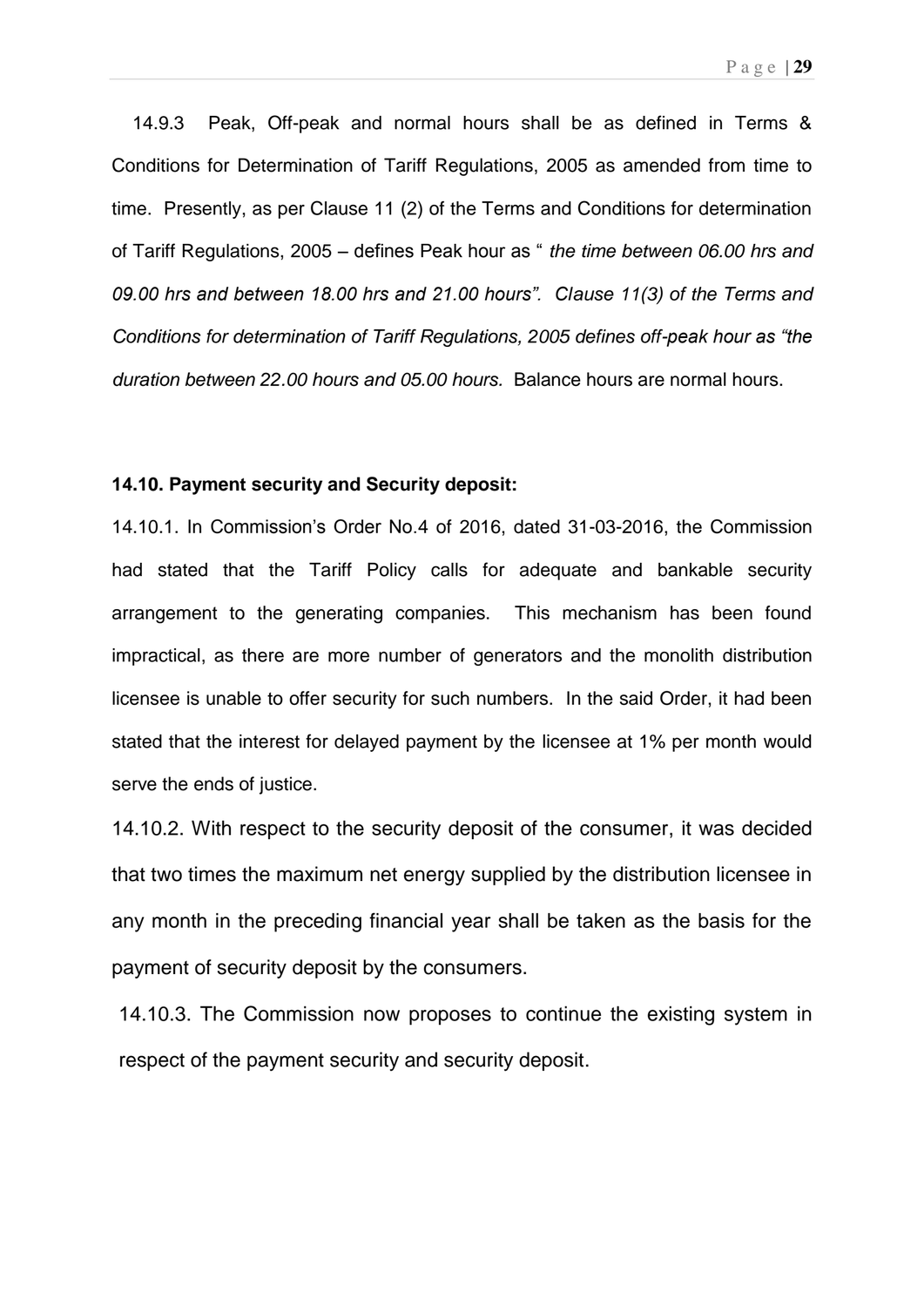### **14.11. Power factor:**

14.11.1. Power factor disincentive may be regulated for the power factor recorded in the meter at the user end as specified in the relevant regulations/orders in force.

### **14.12 Metering:**

14.12.1. The Commission in its Order No.4 of 2016, dated 31-03-2016 had decided to adopt the metering and communication in accordance with the following Regulations/ Codes, as amended from time to time:

- (a) Central Electricity Authority (Installation and Operation of Meters) Regulations 2006
- (b) Tamil Nadu Electricity Distribution Code 2004
- (c) )Tamil Nadu Grid Code 2004
- (d) Tamil Nadu Electricity Regulatory Commission Intra State Open Access Regulations, 2005.

14.12.2. The Commission now proposes to continue the same.

### **14.13. Connectivity and Evacuation of energy:**

14.13.1.The Commission in its Order No.4 of 2016, dated 31-03-2016 had ruled that the connectivity and power evacuation system shall be provided as per the Act, Codes, Regulations and Orders in force.

 14.13.2. The Commission now proposes to continue the same as in the previous Order.

### **14.14. Energy Purchase and Wheeling Agreement:**

 14.14.1. The Commission in its Order No.4 of 2016, dated 31-03-2016 had decided that the format of the Energy Purchase Agreement (EPA) shall be evolved as specified in the Commission's Regulations in force. The agreement shall be valid for a minimum period of twenty years. The distribution licensee shall execute the Energy Purchase Agreement within a month of receipt of application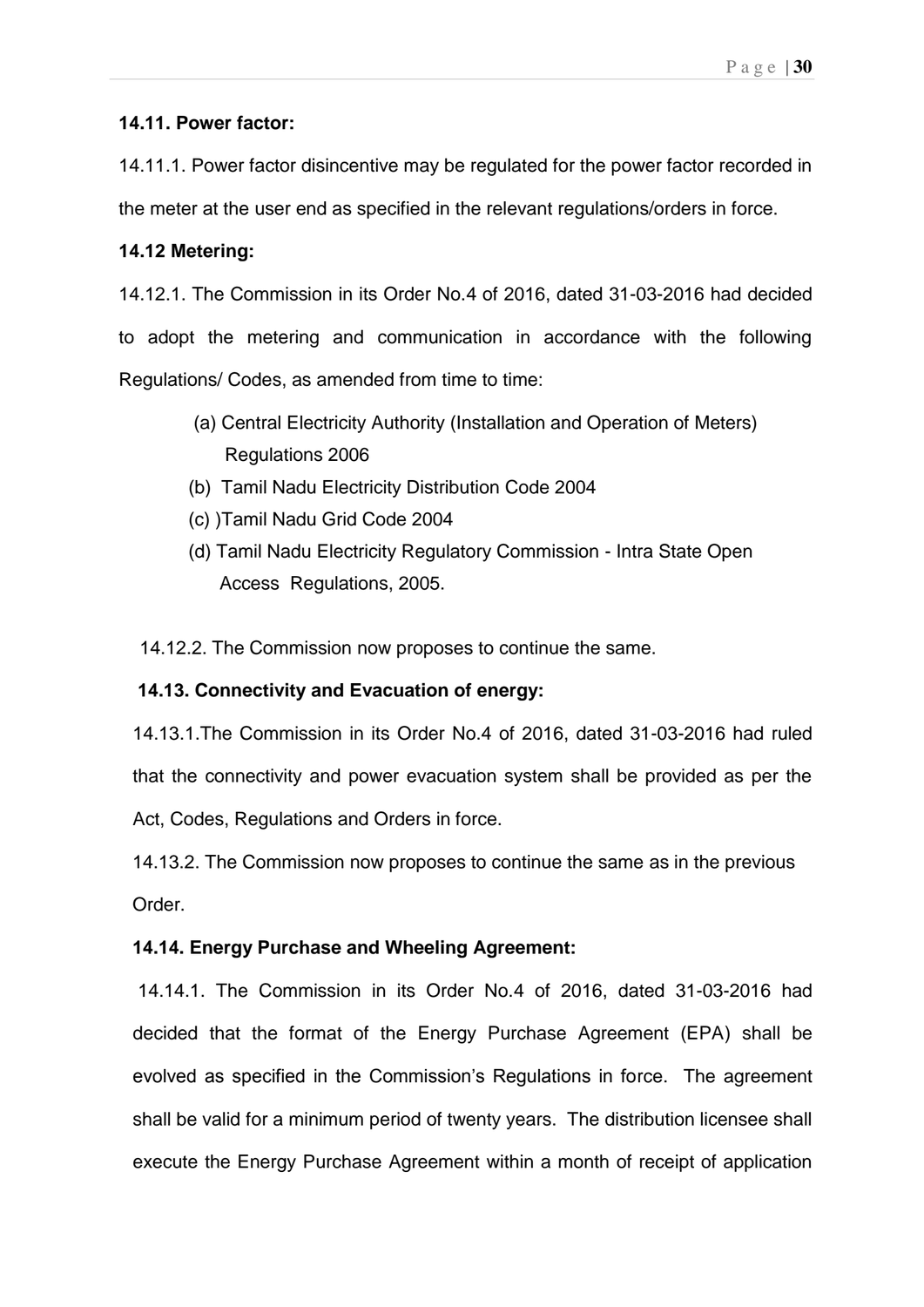from the generator. The parties to the agreement may be given the option of exiting in case of violation with three months' notice to the other party.

 14.14.2.The format of Energy Wheeling Agreement (EWA) shall be evolved as specified in the Commission's Regulations in force. The period and other terms of agreement shall be as per the terms of Open Access Regulations issued by the Commission.

#### **14.15. Scheduling of power generation:**

 14.15.1. The Commission in its Order No.4 of 2016, dated 31-03-2016 had reiterated that the generator shall follow the scheduling procedure as specified in Indian Electricity Grid Code and Tamil Nadu Electricity Grid Code and other Regulations, Codes and Orders of the Commission. Depending upon the availability of Bagasse, the generators should be in a position to declare the availability on a day-ahead basis. The Commission now proposes to adopt the same.

#### **14.16. Parallel Operation Charges**

14.16.1. Commission proposes that in respect of Bagasse based power generators who consumes power on captive basis in the same location but wish to avail Renewable Energy Certificate (REC) may opt for paralleling of their generators with the grid without actually wheeling their power. Such generators shall have to pay 50% of applicable parallel operation charges to the respective distribution licensee as specified in the relevant regulations.

### **14.17. Control Period / Tariff Review Period:**

14.17.1 Clause 6 of the Power Procurement from New and Renewable Sources of Energy Regulations, 2008 of the Commission specifies that the tariff as determined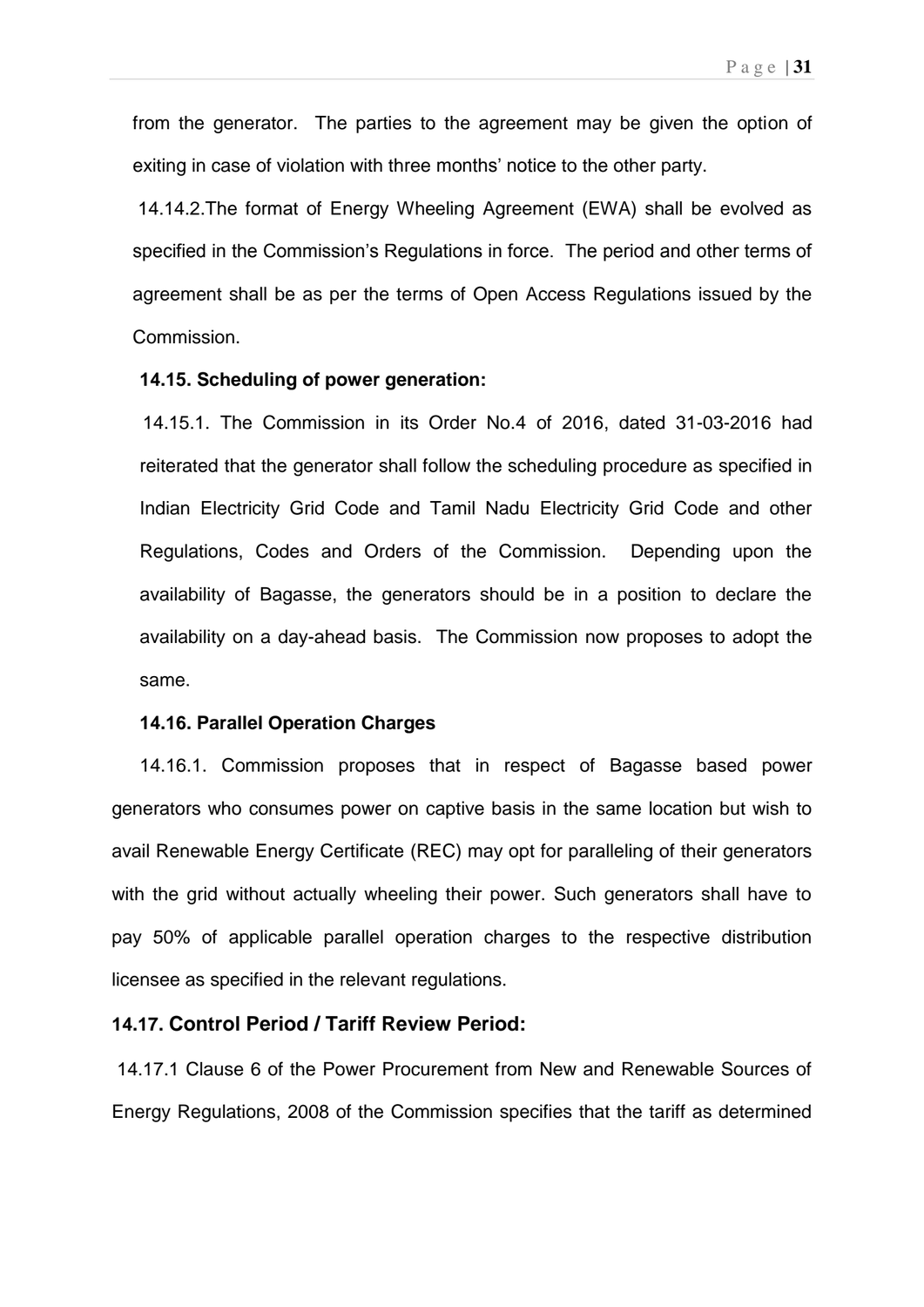by the Commission shall remain in force for such period as specified by the Commission in such tariff orders and the control period may ordinarily be two years.

14.17.2. The Commission proposes a control period of two years from the date of issue of the final order and the tariff period is twenty years.

#### **14.18. Quantum of power purchase by the Distribution Licensee:**

14.18.1 The distribution licensee can purchase bagasse based cogen power at the rate determined by the Commission from the bagasse based cogen generators to meet the Renewable Power Purchase Obligations (RPO) requirement on "first come first served basis". It is open to the distribution licensee to procure the same through competitive bidding route following the guidelines of Government of India if it can realize a more competitive rate than the one determined by Commission's order. For any procurement in excess of RPO, specific approval shall be obtained from the Commission.

### **(By order of the Commission)**

 **Secretary, Tamil Nadu Electricity Regulatory Commission.**